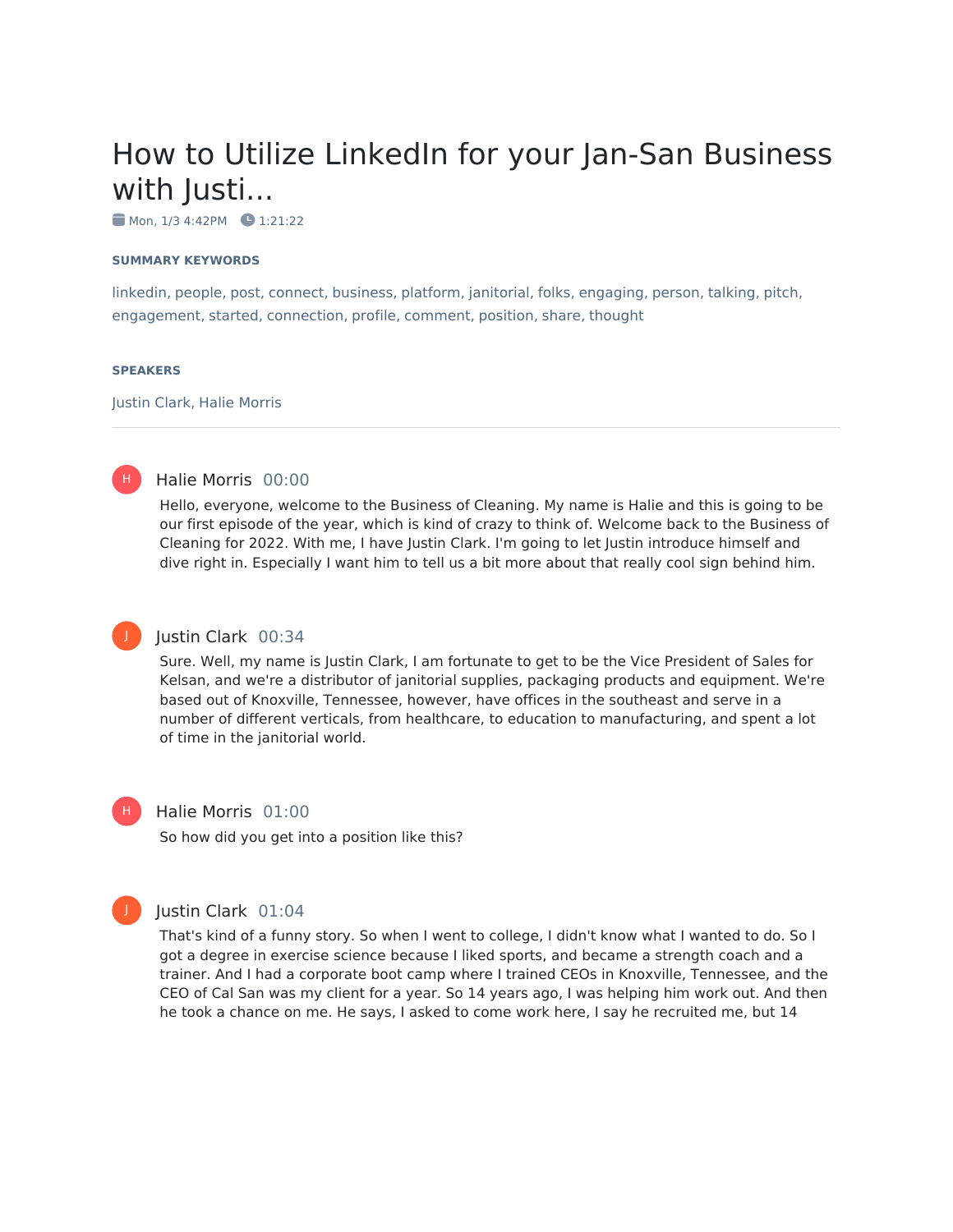years ago, that's what got me into the janitorial world with disinfectant and trash liners, toilet tissue, and been here ever since. And been fortunate to work up through the majority of sales positions in the organization to now to be where I'm at. Wow,

#### Halie Morris 01:50

that's a really cool, I mean, I'm glad I asked because you would never think that you would have come from that kind of background and jumped over.



H |

#### Justin Clark 01:57

Sure. It's, it's been a it's been a cool transition. I have to say 14 years ago, I did not think I would be dealing with disinfectant and toilet paper for my career. But I found like, I love the people. I love our customers. I love the people I work with. And it's not really what you do, but you do it with. And so I'm really fortunate to get to deal with a lot of really good folks.

#### Halie Morris 02:19 H)

No, I agree. Since starting the podcast, getting to know the industry more, it's some of the coolest people you'll ever work with talk to people are so open. And I think from the podcast side, I pull cool people like you and as gas and you're like, Yeah, sure, let's do it. So I think that's amazing. It's a really cool start. And it definitely gives out to the industry that we managed to nab, someone will like you. And here we are, all these years later. So I love it. I do too. That brings us why may I guess I'm gonna switch gears and talk about our topic for the evening. Which, oddly enough is not what people might expect, we're going to be talking about LinkedIn, which you have a huge presence on, and is a great business tool. So I want to ask first, before we get too far into it, your kind of journey coming on to LinkedIn and how you got to the point now where I feel like you're pretty popular on there.

### J

#### Justin Clark 03:20

But that's nice of you to say, it's one of those things, it's easy to be popular in a small pond. And so what I mean is LinkedIn is a huge social network, it's gigantic, there's millions of people on it. But in our janitorial space, in our industry, from cleaning buildings, to the distributors to the manufacturers, there's very few people that utilize it in a way to connect to their customers, their company, and use it as a value. So because of that, you might view me as someone that you know, has this great following and LinkedIn which which I appreciate. But what it really is, is there's just not that many folks in our space, utilizing the tool to be able to grow and develop relationships. So that makes it easier to stand out. So I was a great, great tennis player, I thought and I what I found out was I went to a really small school in Indiana, and I was really good at it there. And then the rest of the world. But that being said, that the folks in this janitorial space, it is a tool that can absolutely change your business, it can change the culture of your organization. And I get pretty passionate talking about it.

Halie Morris 04:24 H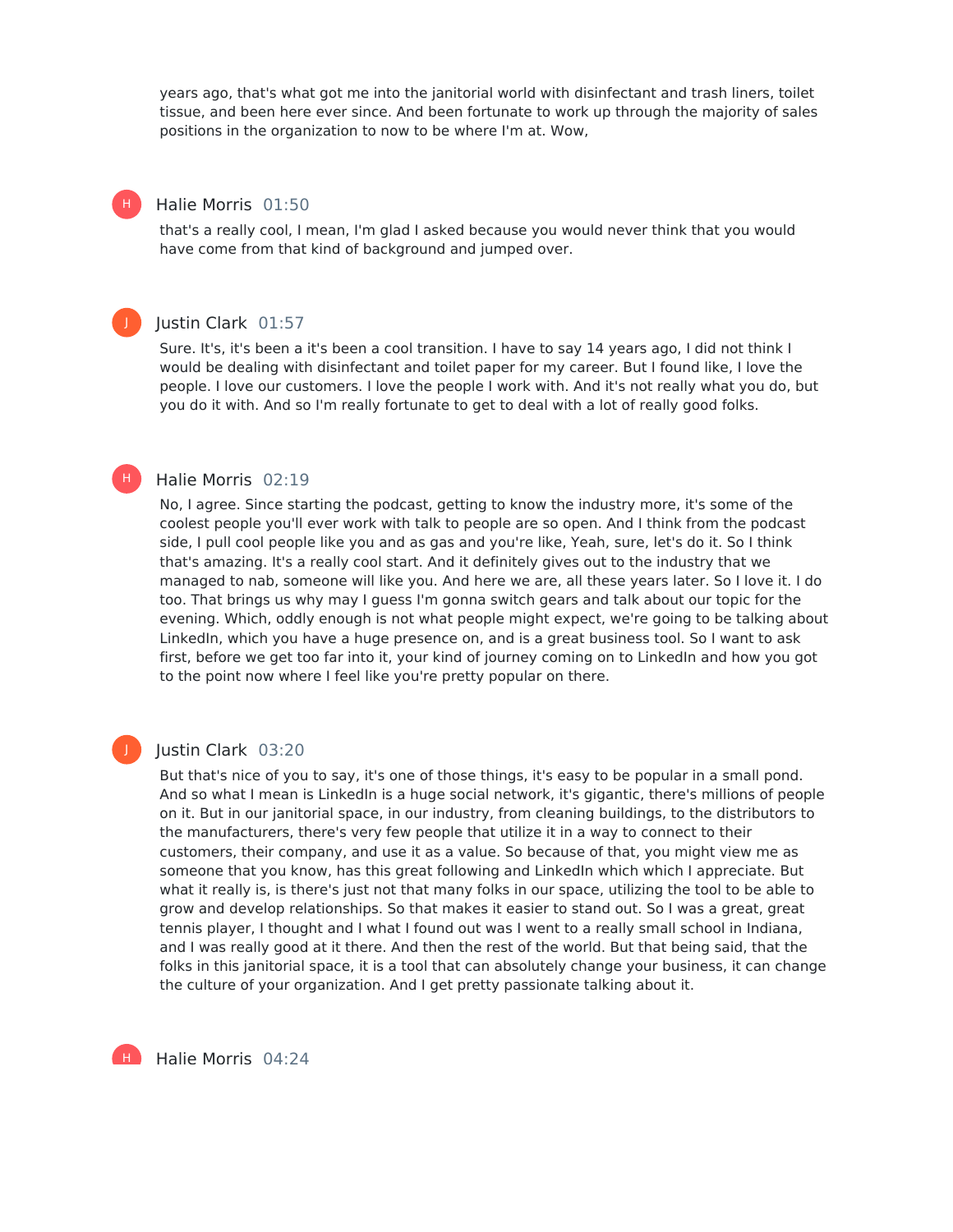No, I'm excited and that. That is why we brought it on not people's first thought when I think about growing their business and strengthening their industry connections. But it's a free tool that's right there in front of you. It's pretty cool I would say over the last couple years has become a platform I really enjoy getting on connecting with people and everything else. So I guess we'll start at the basics with our conversation just to give people a little setup for those who have only done the baseline like just I know a lot of people they've created their profile And then I've left it, or people who haven't even gotten onto LinkedIn yet. What are some of the big things? When you're first building that profile before you even start reaching out to people? And you start talking to people? What do you need to include and do with that profile? To? To kind of get you ready?

### Justin Clark 05:18

Halie Morris 04:24

H

J

Well, I guess the first piece of advice I would give is to recognize that the profile you're building, you're a human. And people really enjoy connecting to other humans. So what I mean by that is, it's a business professional website. So it's about connecting, and it's not Instagram, necessarily, or Facebook. However, so many people in our space or in all business space, they overthink, what should they put, what shouldn't they put? What should I post, what should I not post and that the truth of it is, it's all about being genuine to who you are. And so it's really difficult to say every, every platform, or every page should look the same. So my first suggestion would be to put a picture of yourself that you feel good about, if you feel good, it needs to be a professional headshot, if it needs to be a glamour shot from the 80s. If it needs to be a selfie that you took, if you want it with your dogs, your kids something that you feel like it shows who you are. So having a picture and then having a title, that might give a little bit of insight into what you do. You know, you might be a procurement manager. And that's what you do. But maybe there's a little bit more there that you could add that would draw people in. So having a picture that kind of gives off your personality, and then also having that title. So when someone first sees your name, they might consider clicking.

#### Halie Morris 06:33

No, I, I agree. And that's one of the first things we had to I did business. As a major I did HR, specifically as a major in college and all of our business students at the University of Toledo have to make a LinkedIn profile. They use adjectives is what they told us. And I remember like, you can spot who's been through the class because of how they set up their their little description right there at the top. And I always tell people now when I'm talking to them that like, what what is your career? What are you driven by with what you do, you know, something quick snapshot of who they're looking at. Adjectives are great, but they're very obscure and very high level, they're not actually learning anything about you most of those adjectives, everybody uses the same one. In so like, I think my might just be like, might just be marketing coordinator right now, because I'm very proud of the title that I've had like podcast coordinator and host and things like that, because it always gets people's attention. So now it's your it's your first, I guess, greeting before you get to the handshake, isn't it?



H)

#### Justin Clark 07:45

I have a minute of execution superhero. So what does that mean? You know, I think that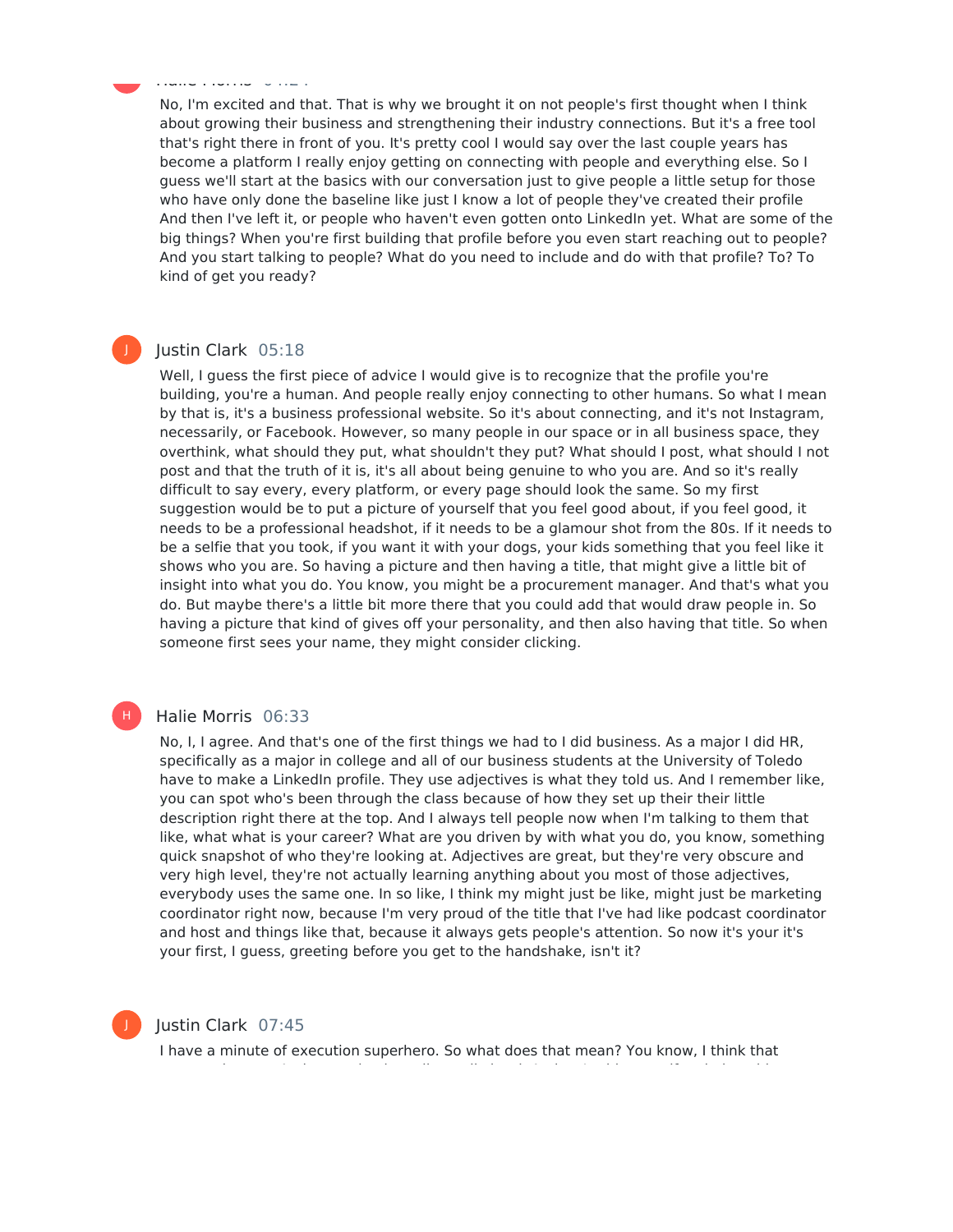strategy is easy. And execution is really, really hard. And so I pride myself on being able to execute a strategy and surrounding myself with good folks. And that execution is big. One of my close friends, he actually has in his title, failed TEDx 38 times, he's applied to be a TEDx speaker 38 times and failed. And because of that, he puts in this title, and there's that little teeny that when you see it, you think there's something about this. That's interesting.

#### Halie Morris 08:19

H)

J

H |

J

H

Wow, that's cool, though. It makes me think what goes into applying for those?

#### Justin Clark 08:26

Yeah. So that that could be a whole nother conversation? Yeah,

#### Halie Morris 08:29

I know. Right? Yeah. It opens up a conversation before you even met, right. So after your that, I guess that heading bar up at the top. When you're starting to look down below, you get into the juice, you get into a bigger description. You get into your job history, and other things like that, including if you've been active, it'll show your recent activity. So what are some things to note for that spot? I always make sure people have something in there. But what's your advice?

#### Justin Clark 09:03

So I guess my first question would be, you know, who is the target audience that you're wanting to view your LinkedIn. So if someone is in a sales position, it's I've seen a couple different stats on this. But over 50% of the people you do business with are considering doing business with you will look up your LinkedIn page. So they'll just take a quick look. So if you are in any type of a sales position, or an influence position that you'd like to let someone know what you do, it's as basic initially is just letting them see, hey, here's what my business is, here's who I help. Here's how long I've been doing it. But then the big piece I would add to it is if you can add anything that's a little personal as well. So you know, do you like hiking? Are you really into knitting? What is it that you like to do as a person so they can have that small glimpse into him might connect with this person, but they like this and so do I or something that brings us together? You know, because of the inner We're more connected than we ever have been. But we also are really far apart in a sense that there's keyboard warriors and people that hide behind screens, and you don't actually know who they are. So if you can draw someone in for them to feel like they know you, it puts you at a huge advantage versus anyone else that they would be clicking on.

#### Halie Morris 10:18

Especially on like this kind of platform where it is more of a business focused platform than a social focus platform like some of the others. Correct. Alright, so somebody sets up this, their profile, and they get a really developed out, it looks really nice. And it is engaging and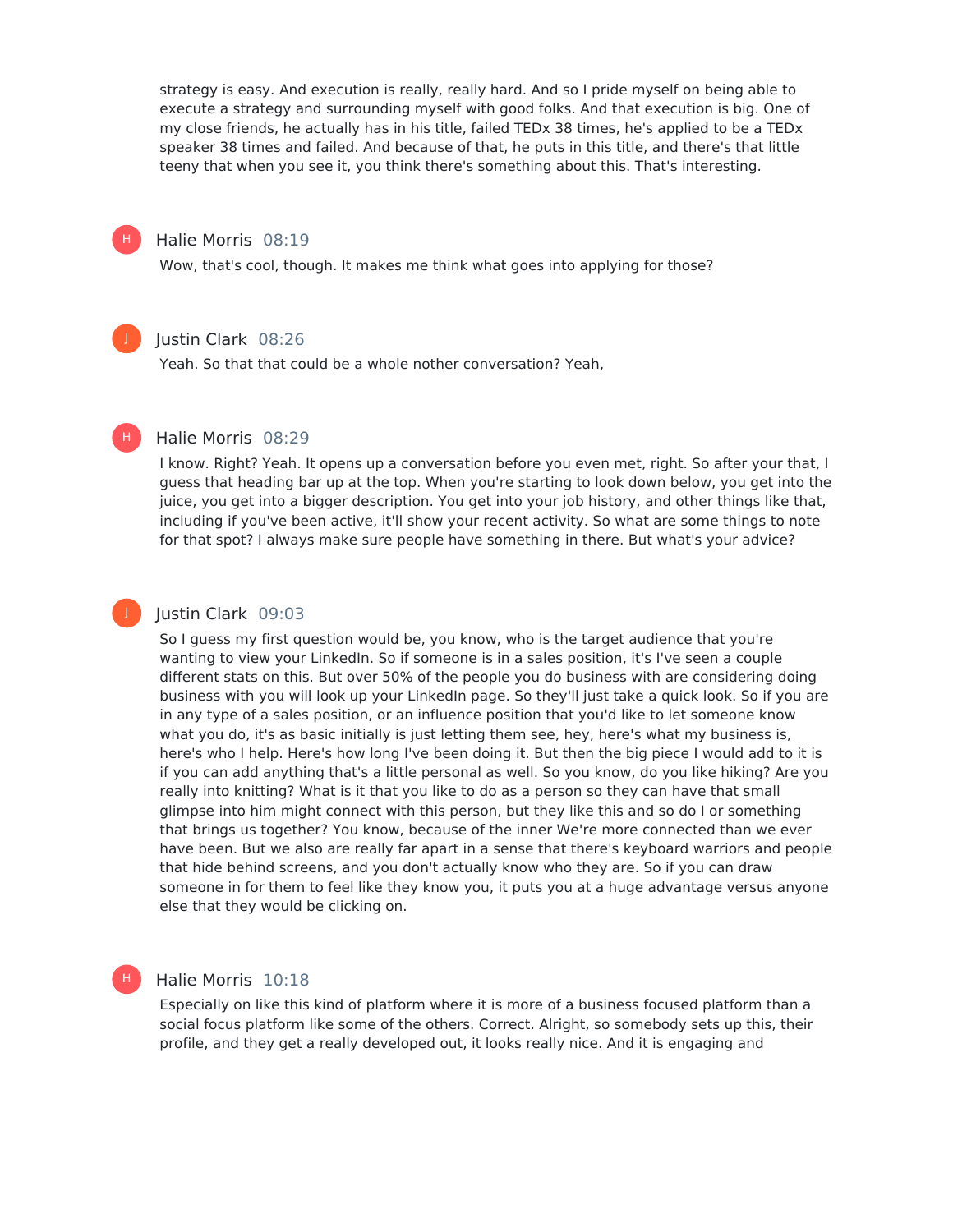interesting for somebody who might be clicking through what,

#### Justin Clark 10:42

J

H)

J

of course, like, I guess my question would be,

#### Halie Morris 10:45

do they go out and engage people, like find people to network with five people to connect with and start building those connections? Or do they start posting first,

#### Justin Clark 10:57

and so it's almost a chicken in the egg. But so So here, I'm going to go on a little bit of a tangent, and this is a, you're going to go to my TED talk really quickly. The biggest reason people don't post on LinkedIn, is because they don't feel like they don't, they don't have some thing of value that someone would care about. They view themselves in a way that what makes them so good are so great that they would write and anyone would ever care to read. I can tell you, every single person, there's something that's special about you, there's something that you're really good at, there's a perspective that you have, that will connect to someone, if you've heard the quote, that if you want to be loved by everyone sell ice cream, that we can't, how do I say it's the right way. When you post something on LinkedIn, there are going to be people that don't connect to it that don't like it. And that might even say something in a negative manner. However, there are so many folks that need your perspective they need, what you have to say and the experiences you've had. So when when you first think about, you now have this access just to share a little bit of yourself. So are you going to connect with someone first or place a post? First? It depends what your goal would be. So my suggestion, what do you like, we like to talk about in what is someone that you can try and help that maybe you've been through an experience that your experience could connect and resonate with them. So I would post before I have a bunch of connections, because your goal isn't just to build up this base of connection, the goal is to be able to help someone or be able to draw them in. So you're in a position to have a relationship with them.

#### Halie Morris 12:44

No, I think that's yeah, food for thought, I know I'm guilty of I want to post and I want to create content and I get stumped on Well, what can I focus on or what provides value, or things like that, I get stuck on that idea a lot. And it's really hard to pull myself out of it.

H)

Justin Clark 13:05

Well, then we also get, you also get hit with the comparison trap, you make a post and you're like, Oh, nobody viewed it, nobody liked it. Nobody commented, and I'm not as good as somebody else. And then you know, we have all these terrible thoughts that run through our head. And it's just the enemy trying to press us down. But the truth of the matter is, at first,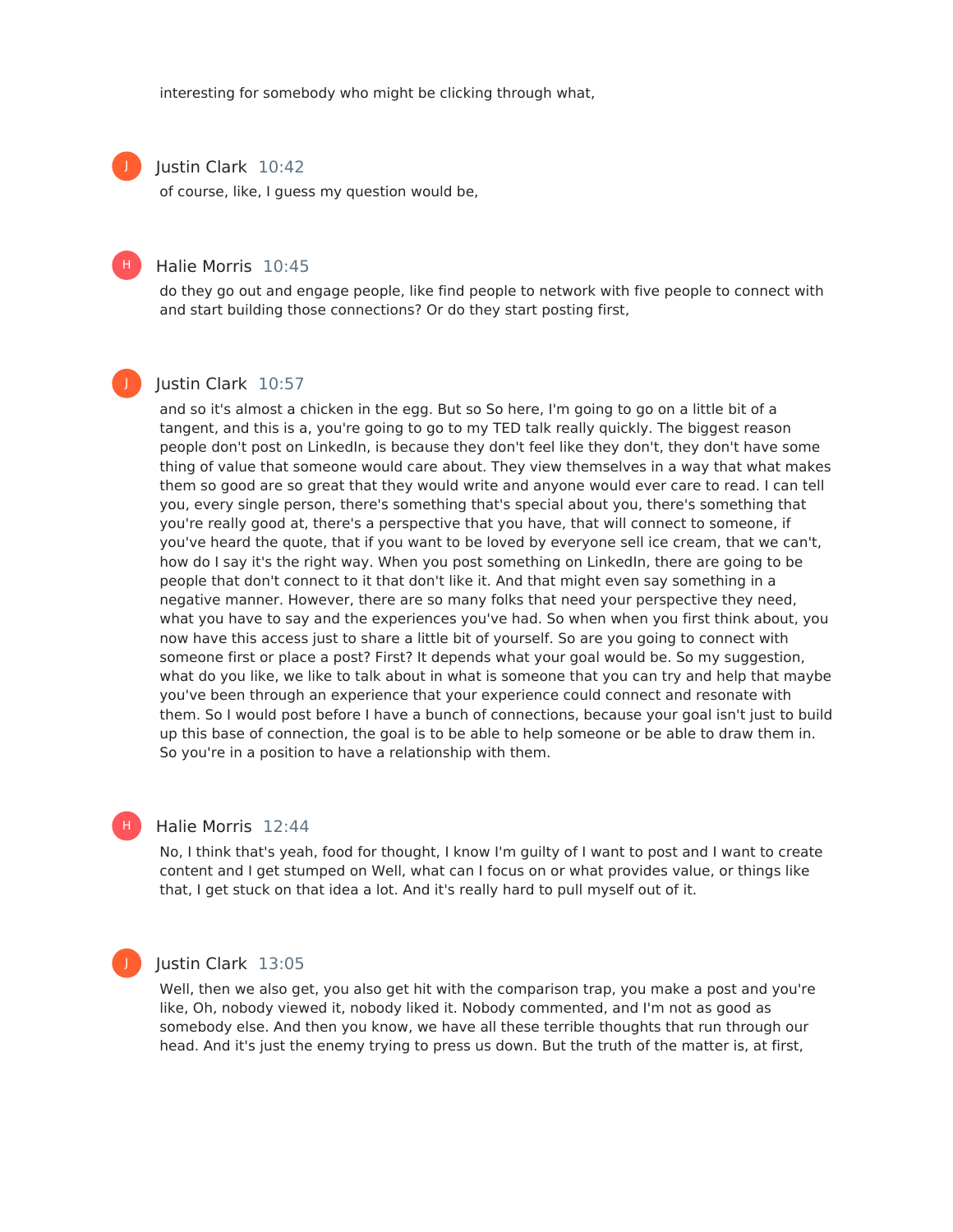you're just sharing what's on your heart. And it will eventually resonate with someone. Because every person out there, there's someone out there that's going to like you in there, and you're going to be able to help them. But on the flip side, there's a huge group that you're not going to so you can't expect to be able to draw in everyone, which goes back to what is your audience? Who is it that you're wanting to connect with? And that's that first question you might want to ask yourself, is Simon Sinek the power of y? Or what is your why? And so your question is, why am I going to use LinkedIn. And if you can come up with why you're using it, it becomes easier to decide what content you would potentially post. Alright,

#### Halie Morris 14:10

H)

J

so kind of going off of that, then if somebody is creating content, they're kind of going off. My idea is people are drawn to like Unity of content. I know that's something I've seen people on Instagram and YouTube, and things like that, where they feel if they don't post a certain type of content consistently, like they find their audience, and they are posting they like educational content in the janitorial space. And so they're sharing information a lot, and that's what I post. What's your thoughts on varying outside of that on occasion? I know we are not linear people stuck in one little like mindset. We have a lot of different interests. Do you bring in some of your other interests, your personal interests, your professional interests? into what you share.

#### Justin Clark 15:01

So you can have a focus around educational content. And that can be the basis of what you believe that your wife or LinkedIn. But the way you're going to connect to your audience is for them to be able to find out who you are underneath that educational content. So outside of just putting out the best new disinfected strategy, or the results that came in from ATP meter, or whatever it is that you would find interesting. They also want to know who you are in. What do you enjoy doing? What is your family? Like? How did you get into the business and the things behind that overall direction where you're trying to get to? If you've spent any time on social media, there's a lot of there's a lot of Mee Mee Mee Mee Mee people love to tell you how great they are. My suggestion for you, if you're going to get into LinkedIn, it's the 9010 rule. Nine 90% of your posts, be about other people, and helping other people or are showing other people not be asking for something, not just be trying to sell something out to someone. So we're really focusing on you're getting into your space, but then you're just sharing more information. You don't have to be in the one lane that you spoke about only. Because to your point, many of us live in multiple lakes.

#### Halie Morris 16:21

All right. No, I was curious about that. Like I said, I actually very, very active on LinkedIn, that's probably my main platform, personally. And it is one thing I've heard people say they're scared to post outside that that lane that they've set up for themselves. So I was very curious on your perspective, especially with with a professional platform like LinkedIn,



H)

#### Justin Clark 16:45

will that decide to is it scared of what that would be my question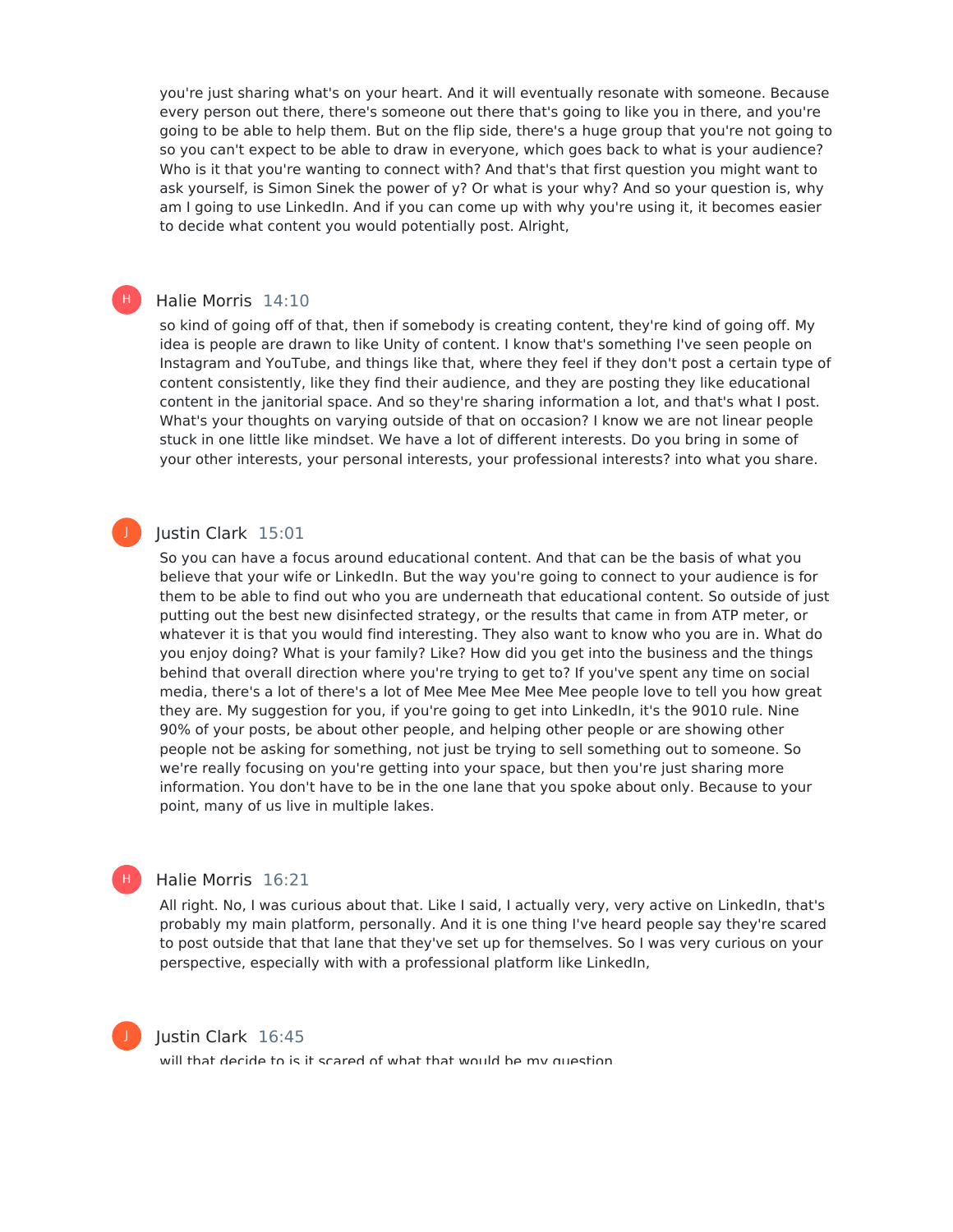#### Halie Morris 16:50

scared of whatever engagement. And this is, I saw something about this the other day, somebody had posted a video, or posted a I was on YouTube, she posted a community like where they can post the photo and texts and stuff. And she talked about, she had started doing one type of content, and then she'd mixed in another type of content. And eventually, that other type of content had risen and engagement. So she had started focusing on that because basically those numbers were telling her, this is what people want. And well then other people were like what happens to the original stuff, or she finds other interests. And she said, she's scared to post that original content because it drops her numbers. And everybody's afraid they're gonna lose that engagement, or lose that connection connections that they've built up over time. If they start posting something different?

#### Justin Clark 17:44

Well, I think it would depend on what the goal is of the platform. If your goal is purely clicks, likes, comments, because you want to build up such an influence or following that you want it to become your job one day. If that is your end all be all goal, then that might be a more relevant feeling. But the majority of folks on the social media platform with LinkedIn are not making attempt to be influencers to get paid for their opinion, they're really trying to connect to people in their business space to grow themselves personally, to be able to find ways to to become a better version of themselves by connecting with other folks. So you're right, your numbers might go down. But then that also goes back to you know, what is success for using the platform. Success for me is when I get to walk through my office, and maybe a newer employee, maybe been with us six months is able to come up to me and ask me about my daughter, when I had a post about her doing really well in a gymnastics competition. And now that person in our office has the ability to come up to me who doesn't know me, who has a high level position in the organization. And it creates a connection in a community between me and that person. A very well might not have very many likes on it, my engagement could have gone down. But my perspective on using the tool is not to just get likes and comments as much as it is to be able to broaden the people that I can influence and that can influence me. So in the janitorial space, because that's what we're talking about. So often we compare ourselves to other people in our industry. So if you're a business service contractor, you will evaluate what you're doing, compared to some of the biggest and best business service contractors in the country. And many times that puts us in a small box because all the relationships and people that were around are in our space. LinkedIn allows you to connect to other high level folks that are in totally different spaces. So you can be a business service contractor or property manager that's cleaning a facility and now you're getting to understand somebody that's in a totally different world who has different problems and different opportunities to be able to grow instead of us being purely stuck with people I have the same mindset that I've done the same thing for many, many years.

#### Halie Morris 20:05

H

Now, I think that diversity of connection, it helps with the learning mindset to that that growth, that you're talking about a social channel, but for an even like the benefits it has to your business, but personally, those connections can help you grow as an individual as well, whether



J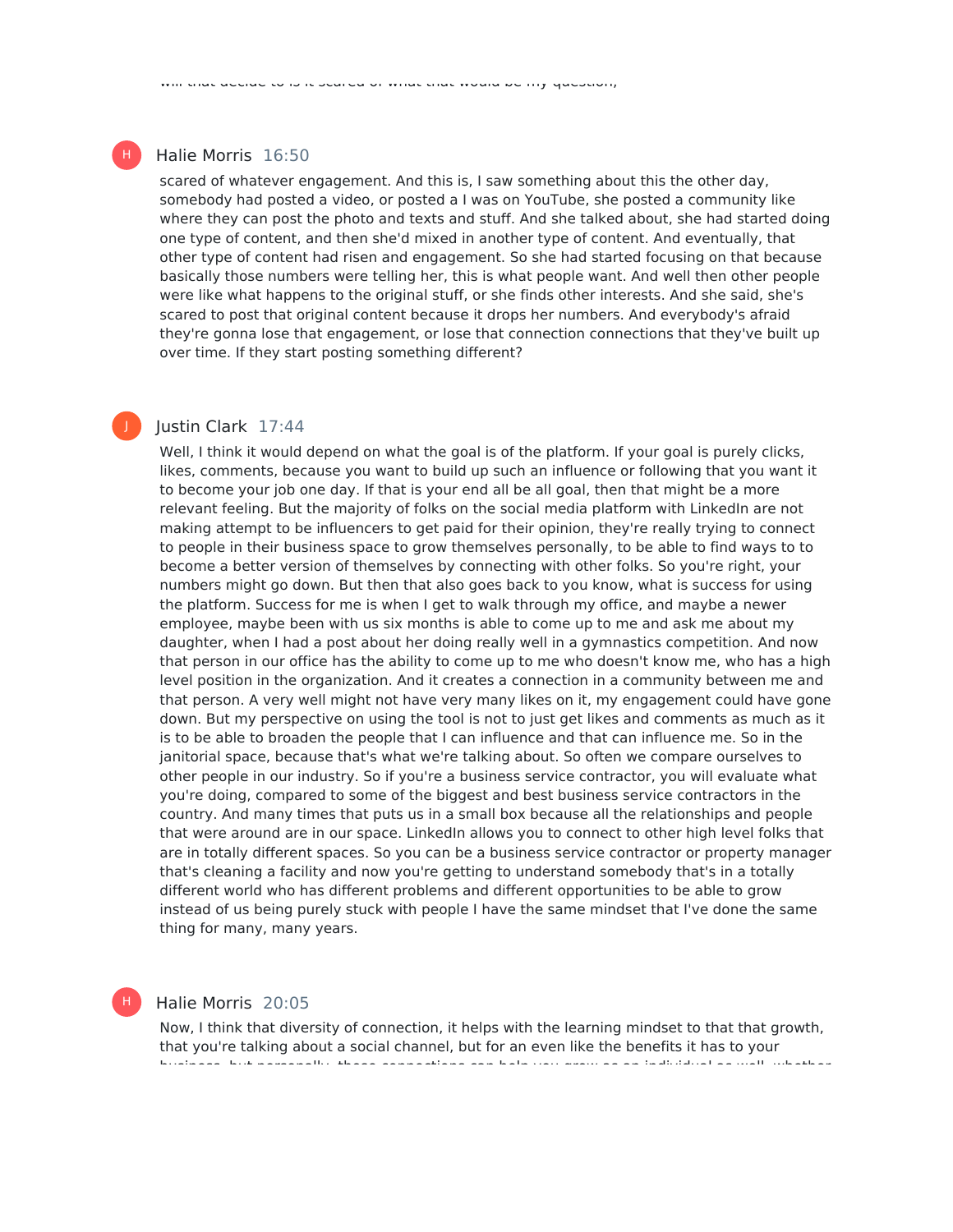business, but personally, those connections can help you grow as an individual as well, whether it's in your professional life, or if it's something you take at home, and you just feel better about who you are at the end of the day. I mean,

#### Justin Clark 20:36

J

J

H

yeah, so an example of that would be, we recently have a new position that we started at our company as a sales development rep. And what that position comes from is actually the SAS, the software as a service industry. They have this position, sales development rep, it's very normal. It's, it's an entry level role. However, when you look in the janitorial space, I couldn't see anyone doing it. And I'm not sure why. But I was able to connect to someone on LinkedIn, a buddy of mine now, who lives in Canada, who runs a company, and all he does is hire and find sales development reps for companies across North America. And so I was able to learn from him. What does he look for? What is he like? What does he not like? What is his pitfalls been. And so now Iwas able to add this role into our organization, which is going to last, it's going to be a really important position. And it did not come from our industry. But yet, it's going to benefit our industry. And without the LinkedIn connections, I never, I never would have had that understanding.

#### Halie Morris 21:38 H)

There's a lot of benefits from learning from the people in the industry and in your group. But it's like you said it gets closed off after a while you have to bring fresh ideas into that mix, you have to bring fresh thoughts, you have to be able to stir it up a little bit. With just you something like that something as simple as introducing a new to the industry role into your business can make a big difference.

#### Justin Clark 22:03

Sure. And there's no reason to recreate the wheel in the sense that a when someone else has already done it, and you can go learn from them and start off at a much higher spot than if you had just you know said we could sit in a room with a with a pen and a whiteboard come up with something. Or we can go find someone else that's already came up with it, they can get us 80% of the way there. So I prefer that option.

#### Halie Morris 22:25

A lot less time spent. Trying to get something that sometimes like you get to take something that's good and make it even better when you do like. Sure. So all right. So you're connecting you were talking about these connections we're talking about, there's people in the industry that are valuable. And there's even a lot of great professionals outside of the industry. You want to make sure you have those connections. But when you are out there, either looking or engaging on other people's posts, how do you decide to make that connection? Who like how do you decide who to do it with? Right? Like, do you just go for the upper level? Or exact do you go for and look for anybody in the industry or outside of it that might be you know, creating waves or sharing interesting things?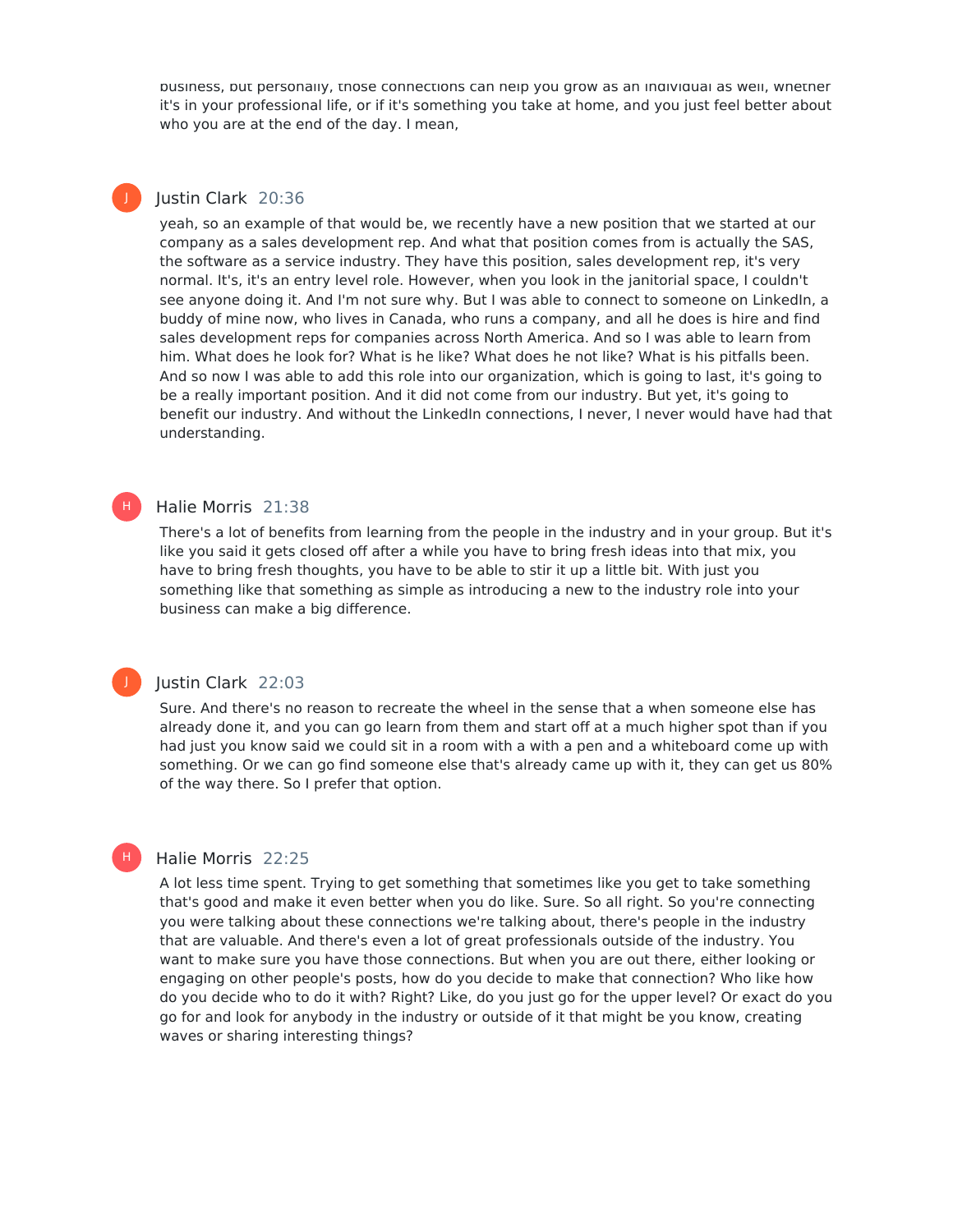#### Justin Clark 23:12

I would say first off, stop overthinking it. Jeff Bezos had a comment, I can't remember what he said it was within the last six months, don't overthink decisions that are easily reversible. So for example, if you choose to connect to these five people, and for whatever reason for them, you don't actually like there's not value don't agree with them. It's just one click to no longer follow or be connected to those folks. I err on the side of connecting with almost everyone primarily because I've learned so so much more from people I didn't expect to and I'd be fearful I wouldn't have the discernment based on someone's profile to know, yes, I should connect or No, I shouldn't connect based on, you know what that could do for the relationship or our company's development on what they've done or what they know. So I connect with most folks.

#### Halie Morris 24:09

Right now Iwas I seek out people to connect sometimes to if I've been engaging, and I've noticed I'm engaging with the same type of people in the same time content every so often. I will try to branch outside of it. So I was curious, but you're right. Like if the it's a simple thing to follow or unfollow so. Sure. All right. As far as posts kind of coming back around to one of those original questions I asked. There is always the big question of when do I post and how often do I post? And I know there's no single answer to this, but what have you found for yourself over time, that has just it made more made the most sense, I guess?

#### Justin Clark 24:57

Um, so this is where it I'm not the I'm not a LinkedIn expert, I don't work for LinkedIn, I haven't, you know, taught any classes. But there is an algorithm that LinkedIn uses, that seems to be constantly changing what that algorithm means is, who they show your stuff to, and how often. And so what I found, is posting in times when people are probably going to be looking at their smartphone, is a better chance of them engaging with your content. So if I would post something between 630 and eight in the morning, there's people before work, there's a chance they're scrolling through that engagement is going to be higher than if I posted something at 3:30pm On that same day where people are not quite through their entire workday yet. Now, this is when once again, when you're going for those vanity numbers, when you're wanting to get the clicks and you're wanting to get the likes, there was a lot of time I spent trying to post at the right time. And I really do believe there is a little bit of difference. However, it goes back to what Nike it's just do it, I promise you, you choosing to post at whatever the worst time is, is a much better than choosing to not do anything out of fear of rejection or fear of not being correct or fear of being right. So there are probably there are better times, but they won't significantly change the experience you get to have on on LinkedIn and use the tool.



J

#### Halie Morris 26:21

Okay, cool. So how often are you like, out of curiosity? How often are you posting right now.

Justin Clark 26:29

J

H |

J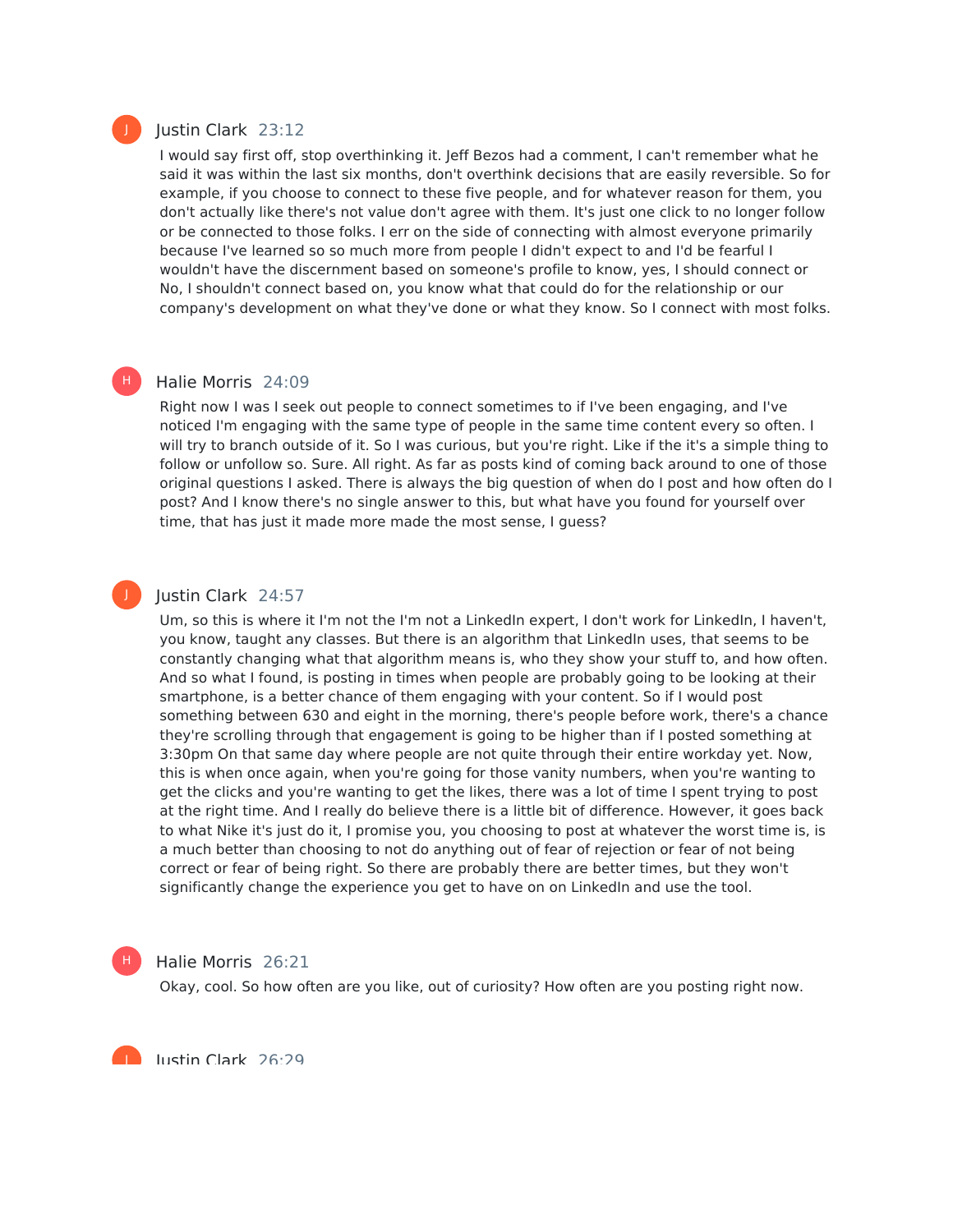Justin Clark 26:29

J

So right now, not very much at all, I might post a couple times a week, maybe. It's, it really depends on life. And there's people that would that would suggest you post every day. And there is truth to folks that if you use the tool more regularly, LinkedIn will reward folks that are on there more often and in potentially help them get more engagement. But it really comes down to again, where your heart is that in this like, what is your why. And so for me to talk to you, Halie and say, hey, you need to start posting every single day, and it's going to change your life in this exact way, would really be an estimate. However, what I can tell you is if you choose to not post or not engage at all, you're going to be very limited in the circles you're around and the people you're around with. It's not a significant amount of time that's necessary. You can maybe spend an hour a week, you carve out an hour a week to post and comment, I can assure you, you will gain significantly more for that hour investment in the way you're able to grow as a person, and what you're able to learn, because they're absolute high performers all over the website. And so you people are really concerned about what they post, were, your best way to get engagement into Grow, is what you comment. So let's say you don't feel comfortable posting, you're not quite ready to take that, that jump to where you're gonna put something out there. Commenting on other people's posts and engaging with them, when they say something profound when they say something that's interesting. You can get in conversations to where you really get connecting with folks. And before you know it, people start to think that you're an expert, and you really know what you're doing. And all you've done is commented on somebody else that has a great follow up. So it's a but once again, you still have to choose to act. But um, so posting can be scary, commenting, not quite as scary. So I remember when I didn't drink coffee, I went to Starbucks, and I wanted to know what was the gateway drug to get me into coffee. And they gave me this like white mocha. This is like 700 calories of sugar to get me into coffee. So if you're thinking I want to use this free tool, this LinkedIn Tool, and I'm not sure how the easiest thing to do is just to start commenting on other people's posts that you think are somewhat interesting. Yeah, I

#### Halie Morris 28:55

H

guess I'm across platforms. And what I found, personally, and I don't know, like I said, I don't work for any of these companies either. So I don't know behind the scenes. But the algorithms tend to work kind of similarly, in that they're trying to identify content for the user that is most relevant to their interest. However, they get to that point, that seems to be like the general consensus of what these algorithms are trying to do. And so across platforms, there's some I'm never on I'm never on Facebook, I follow people on there just to get their birthdays. Not gonna lie, sends me an email each morning. I double check it just to make sure I have forgotten anybody. Other platforms I engage in. I used to try to post regularly. I used to be like you I used to be trying to hit numbers by posting certain types of content, certain types, try to look up the frequency, what's the optimal bow love, and all these other things and try to hit it and I noticed that it wasn't doing me any favors if I really wanted to pay attention to the numbers, because either posts were too close together, and they were competing for each other for attention, like, nobody has gotten a chance to see the first one. And I've sent out the second one. Or it just wasn't relevant enough that it wasn't recommended to anybody. And so for my other platforms, and even for LinkedIn, I spent more time I think, going through and engaging on posts and looking and seeing what people's Rhett posted, what they have written article wise, things like that, especially people love engagement on articles, because there's not nearly enough of it. So doing that kind of stuff, I've noticed I've gained more followers, and I've hit some of those, those vanity metrics more easily, and then posting a lot less frequently. I know on Instagram, it's very true. When I backed off on posting a lot, and just focused on other types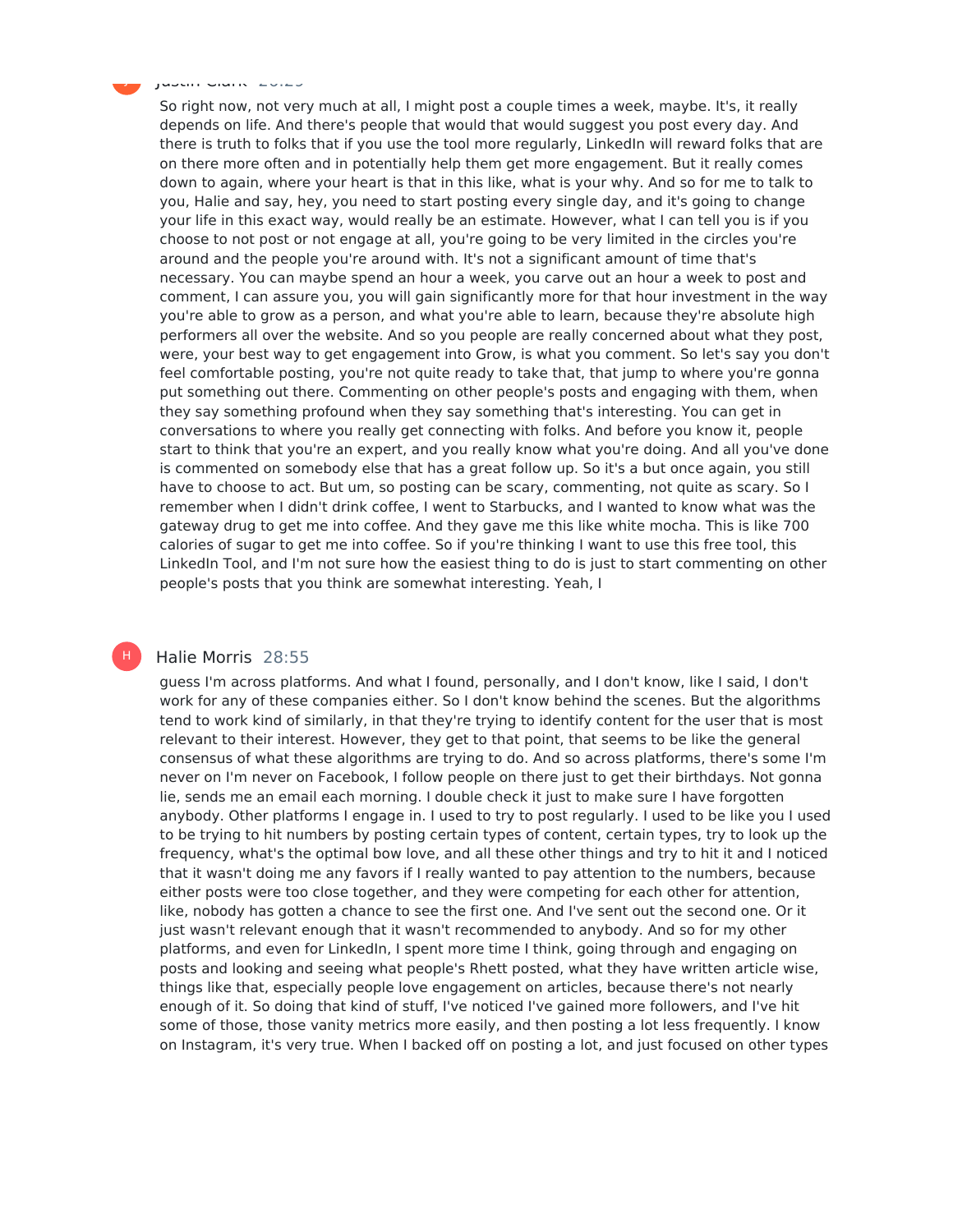of engagement. The platform actually rewarded me for its non typical, like, preferred, like I wasn't hitting all the recommended things, right? Sure. I was just focusing on those relationships and building them through through other people's content.

## Justin Clark 31:15

J

H)

Sure, well, I know the audience, some of which they might not really know what LinkedIn is, exactly. Or maybe they know just at a basic level, if I can kind of boil it down, if you use the tool, it's a social media tool. And if all you do is share your thoughts, a couple times a week, you're going to be able to recruit talent without paying recruiters fees, you're going to have customers that you currently do business with that are going to engage with you, outside of the content. Every meeting I go on, when I go talk to customers, people that have bought from us for years, they'll make little comments about posts that I've had on LinkedIn. And it draws us closer together to where it's it's reducing, it's helping to reduce customer churn. It's helping connect are your employees. So we like to we all like to know each other, and that people like to know what you think is interesting. So you're going to connect more to your current employees, you're going to connect to your customers, you're going to connect to future employees that you can recruit. And then you're going to connect to prospects. So you're gonna have new accounts coming to you on a tool that is 100%. Free. Currently, we could wake up tomorrow, and they can start charging all of us but in the current state, it is free to use. And all you have to do is choose to take a step in that direction, it to begin seeing a benefit.

#### Halie Morris 32:44

Everybody's experiences on LinkedIn are going to be different, everybody's approach is going to be different, because we're all individuals. And I think the nice thing about our platform, LinkedIn, LinkedIn is it honors that individuality. All right, kind of coming back around, because I know if somebody is listening in right now, they they probably got pretty interested when you said something at the beginning of that phrase, and a couple of times throughout, you've used it as a recruiting tool. And right now, obviously, there is a lot of problems with the job applicant market. And, you know, finding applicants, applicants finding jobs, this is a hot topic right now. So before we go too much further, can you tell us a little bit about what you mean by using LinkedIn as a recruiting tool?

#### Justin Clark 33:36

Alright, so changing jobs or changing careers? It's a It's kind of scary. It's exciting. It's scary. And anytime you're thinking about doing that, there's a fear that's in your mind. Who am I going to work for? What's that company going to be like? It? Can I see myself there? Do I connect with them on a cultural level? Do I connect with them on a personal level? When you take a new job, you're not exactly sure of those things. And so what ends up happening is people choose to not change jobs, or they just can choose to go somewhere they feel more comfortable. So when I say that you can use LinkedIn as a recruiting tool. It allows people that would consider working for you to get a deeper dive into what is Cal San, what is the leadership at Cal San, like, how do they communicate what's important to them, and you can share that, and then people instantly that fear of who am I going to work for gets reduced. So we have a home run talent that's going to be starting January 3 with us. She and I met on LinkedIn two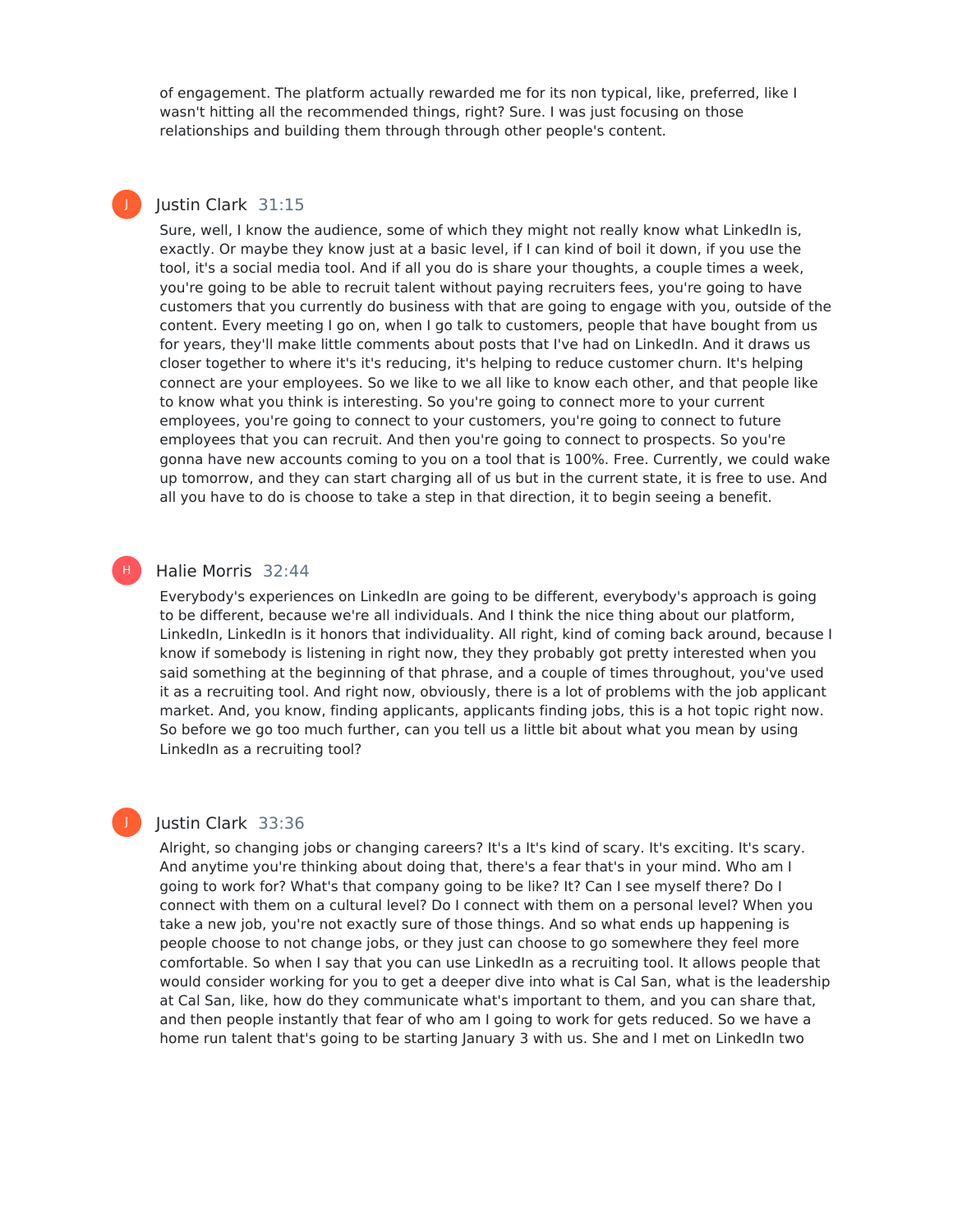and a half years ago. And I knew this person would be perfect for our organization. At the time she was happy. She she knew she was good where she was. And over this two and a half years we've probably engaged in not direct messages ever never send each other direct message, but would comment or say something underneath it. And then here three months ago, I connect with her and she says, Hey, I'm actually looking for something new. And there's just something about your company that I think I enjoy working for. And that was all created based on simple following of social media, it reduced the risk of her coming to join our organization, because she felt like she knew us. And the truth of the matter is she did. And I felt like I knew her. So from a recruiting tool, you know, anytime you go out and use a recruiter, they get brought to your organization, they're, they're interviewing you as much as you're interviewing them. And this is a chance for them to get to know you. So every interview, I struggled to say 100%, but I can't think of interview, I probably sit in 10 interviews a month, every single time. If they're interviewing for a sales position, they reference, something I posted, talked about or was on, as they research the organization they were going to work for. And because of LinkedIn, and gave them a little bit of an input into who I am as the leader of the of the sales organization. And then it also allowed them to see what is big on the culture, because a lot I post on is the culture of our company. We're really proud of it. It's not that we're better than other organizations, but we really we love working here. And because we love working here, I want other folks to note. And then that allows them to think and I love working there too. And it puts us in a real spot to have a head up on recruiting. Well, and

#### Halie Morris 36:34

H |

J

H

that unknown when it comes to looking at a new position, or starting your first day is no matter how talented you are. I've heard people say like they're still nervous as can be. And making a decision connecting to somebody and peeling back a bit of that layer can go so far. And you don't just do it with potential applicants. You mentioned current employees as well, right.

#### Justin Clark 37:03

current employees and folks that, you know, I had a I had a post last week that two people from other districts I don't see very often they called asked me questions about in from there that connected Asana in a slightly different way that we had dialogue. And so if there's any C suite, if there's any VPS, or executives, I hear from so many folks in those positions, I just wish I had a better pulse to the company. I wish I understood what some of the frontline workers were feeling and saying and thinking but none of them talk to me they don't communicate. Well, oftentimes, the reason it is is because the title that you have, or the position you have intimidate when you choose to post on LinkedIn, especially with somewhat personal information, just how you're feeling or if you handle the situation poorly. Those frontline workers now feel more connected to you that they feel like they can come up and ask you a question. And all that one question them asking you about a post, it makes it so you can say you give him you give him a response about why you shared on LinkedIn. But then you can ask them, Hey, how's things going for you? What's working really well in your department? And they and they feel more comfortable sharing it because there's that that little bit of a connection based on what they know of you.

Halie Morris 38:23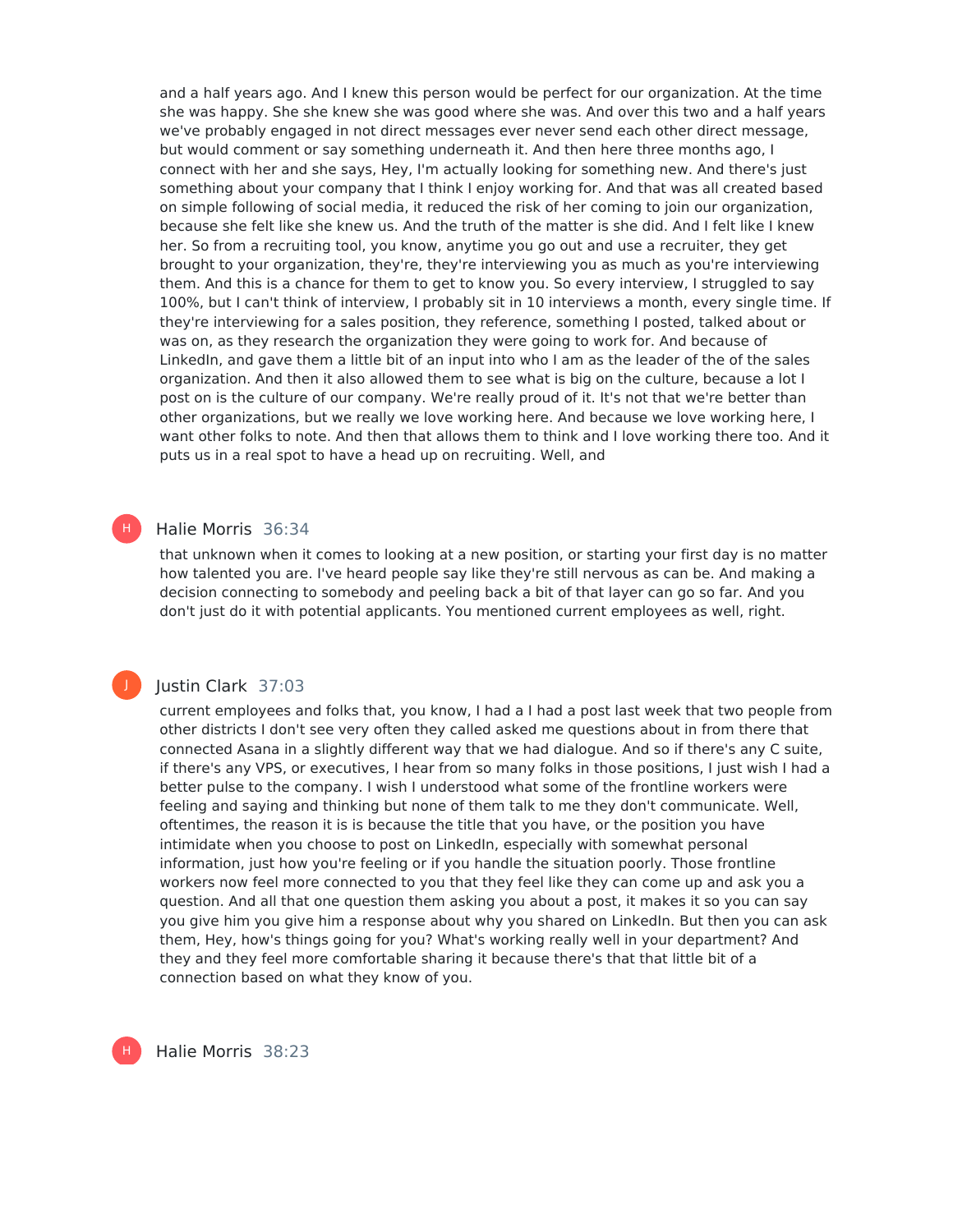I find that the more often you check in with people ask how their day are is or things like that. Or even for me, I've come across somebody who's upset, which is always like the horror like you walk into a restroom is always crying, you're like, I've never been prepared for this situation. One time I I said do you want a hug? You know, just give me hug. Hugs work for me? And said yes. And you know, like her other people I check in I say hi, how are you doing? You know, things like that. And at first, they might just say fine, talk about loose stuff. But the more often you do that with the individuals, the more they open up and they they tell you how their day is really going, the more comfortable they get with you in that trust that you can build, which is so key. I think it was one of our previous episodes, we asked somebody what is the biggest thing that can destroy company culture and they said lack of trust or the you know, it takes the smallest things, but this is a way that you can build that up and you can do it by making yourself more approachable through a platform like LinkedIn.

#### Justin Clark 39:40

J

It's there's something we all love. It's hard to say with with so much divisiveness in our country. Right now it's there's a left side there's a right side there's all these opinions mask or no mask and but one thing everyone loves is a good story. Everyone loves a story and sharing your story on LinkedIn is what will draw people in to feel like they know who you are. And you know what people love the most is a comeback story. So when you're on LinkedIn, you might have the feeling that you want to post about all the great things that you did. So you might say, look at this great customer situation where I went in, and I did this, and they were spending \$1,000. And now they're spending \$500. And I'm the best. And that's one perspective. But people love to hear the story where you went in and did something wrong, and you learn from it. And then this is what you learned. And then there's that vulnerability. So someone can look at you and say, Man, they're third person. They're not a No at all. And so sharing those stories is huge. So originally, when you first asked, you know, what should you post, I gave you a vague answer. You can post anything that's genuine, that's about yourself. But if you can put it in a story format, people will be able to relate to it significantly better. And you might say, Well, I'm not very good at telling stories. Telling a story is legitimately just documenting something that happened. And it could be a good thing. It could be a negative thing. But what will happen is you're going to recognize people are going to comment, oh, my gosh, that happened to me too. Or they might just say, are you okay, or way to go. And in that type of encouragement. So storytelling is a, it's an old tale. People have been telling stories for a really long time. But if you look at the posts that get the most engagement on LinkedIn, it's usually someone that is told a story that someone feels like they could connect with.

#### Halie Morris 41:43 H |

Oh, and you are telling a story through all of your actions on the platform anyways. So you can tell a story, not individual posts, but all of your posts and your interactions and things like that, that go through throughout LinkedIn. And when somebody meets you in real life, that's telling a story of who you are, as a person, too.

#### Justin Clark 42:05

So it's interesting, something unfortunate to get to participate in acquisitions, and going after other businesses to bring to join our so I was speaking with a guy, three months ago, our very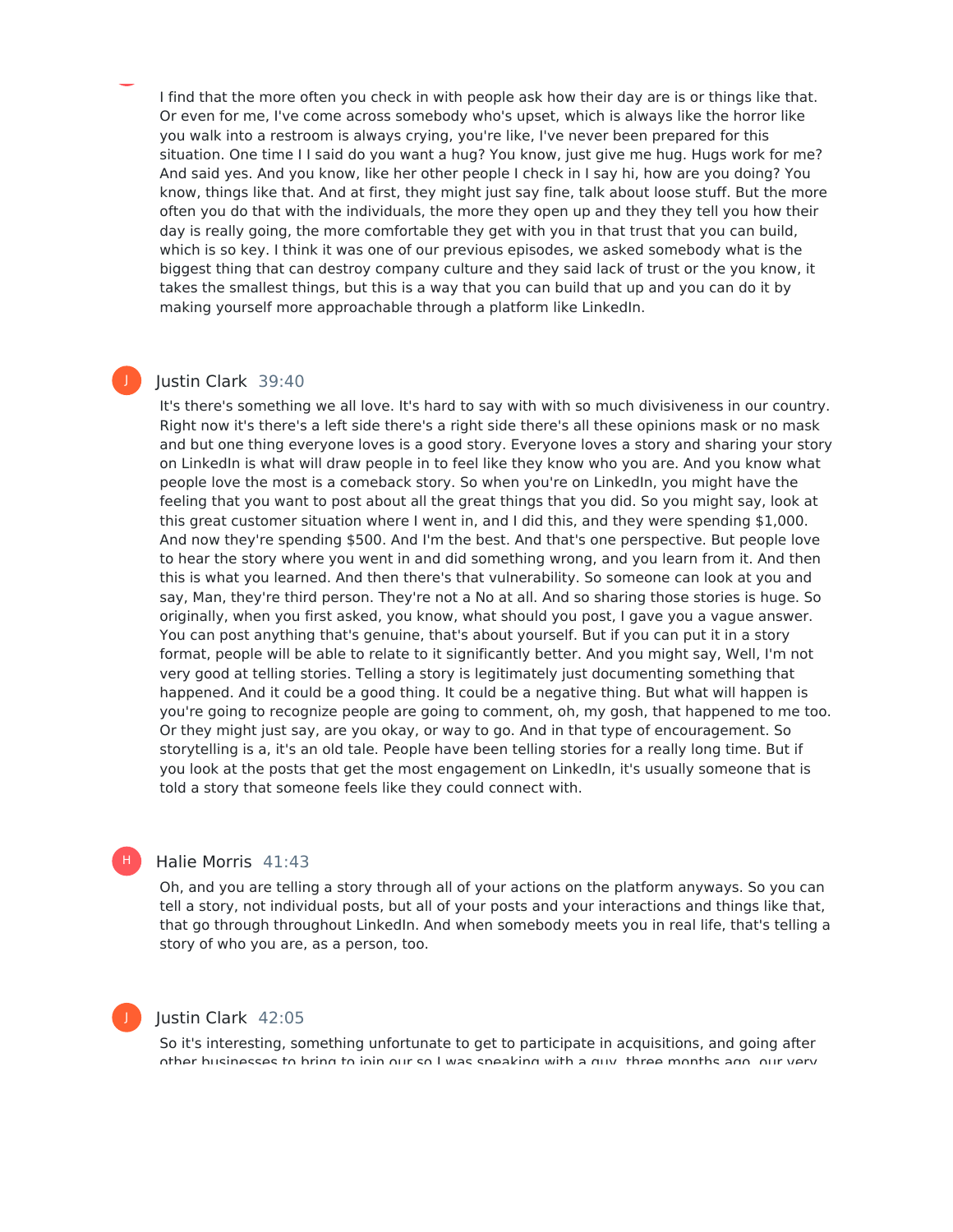other businesses to bring to join our so I was speaking with a guy, three months ago, our very first meeting, he doesn't know me, I don't know him, he owns a business, we want to acquire them. That's a somewhat uncomfortable conversation, you know, he's put his blood sweat and tears into this. In 10 minutes into our meeting. He quoted me on something, he said a sentence. And he said, you agree, right? I thought, What is this guy talking about? Apparently, he had somehow looked back through previous posts and conversations I had on social media. And then he quoted myself to me. And he actually said, it's why I agreed to meet with you, you seemed like a pretty good guy. And that was a really cool situation, because there's a lot of really good guys out there, or ladies, but people don't know you are that. You know, I can be a good guy without posting on social media. And there's a lot of folks that are great people that don't post on social media, but they don't allow people to be drawn in. Because they keep that that greatness inside. And they don't share it.

#### Halie Morris 43:22

H)

J

H)

It's a It's not. I think it's just it's very interesting. Like that perspective. It's so much more humble than I think what people think of as social media. And like, when you go onto these platforms, having a purpose and doing things like that. But just sharing a bit of yourself, not to weigh people's opinions or do things like that, that might be something that you gain from it, but to share some of the good, good things and the other things and the things you've just sharing yourself, as a person getting, getting that other level of connection, I think it's very, it's very interesting, it's a very positive thing that you can take away from a platform like

#### Justin Clark 44:08

this. Sure, the law of reciprocity, I struggle to say that word. But when someone shares vulnerability or something with you, it opens the door for them to share that back with you. And when it comes back, that's when a relationship is built. And when a relationship is built, that's when a culture is built. And then when that culture is built out your organization before you know it, it's it really is a game changer. And it's a little bit of hyperbole to but to say, Hey, you're going to get on LinkedIn, and it's going to change your entire culture. However, there is a lot of truth to being able to draw folks in to feel comfortable to share those challenging things or things in their life and build that relationship.

#### Halie Morris 44:49

And I think it's good to not just count the impact that something small can have. So even if it happens to be only thinner happens to be in person sometimes it's You know, like you said, you say it's a hyperbole, but sometimes it's true for some people, that stuff that they start maybe on a platform like LinkedIn, or in those conversations, or something they've learned and gained from somebody else's post, it might actually shift the tide of the way they do business or the way they interact with people, it could shift their culture, which it's not going to be like a this happen, and boom, it's done. But, you know, I think I think that is something that we can say is we can shift the world through some some of our words and our actions on platforms like this.

Justin Clark 45:39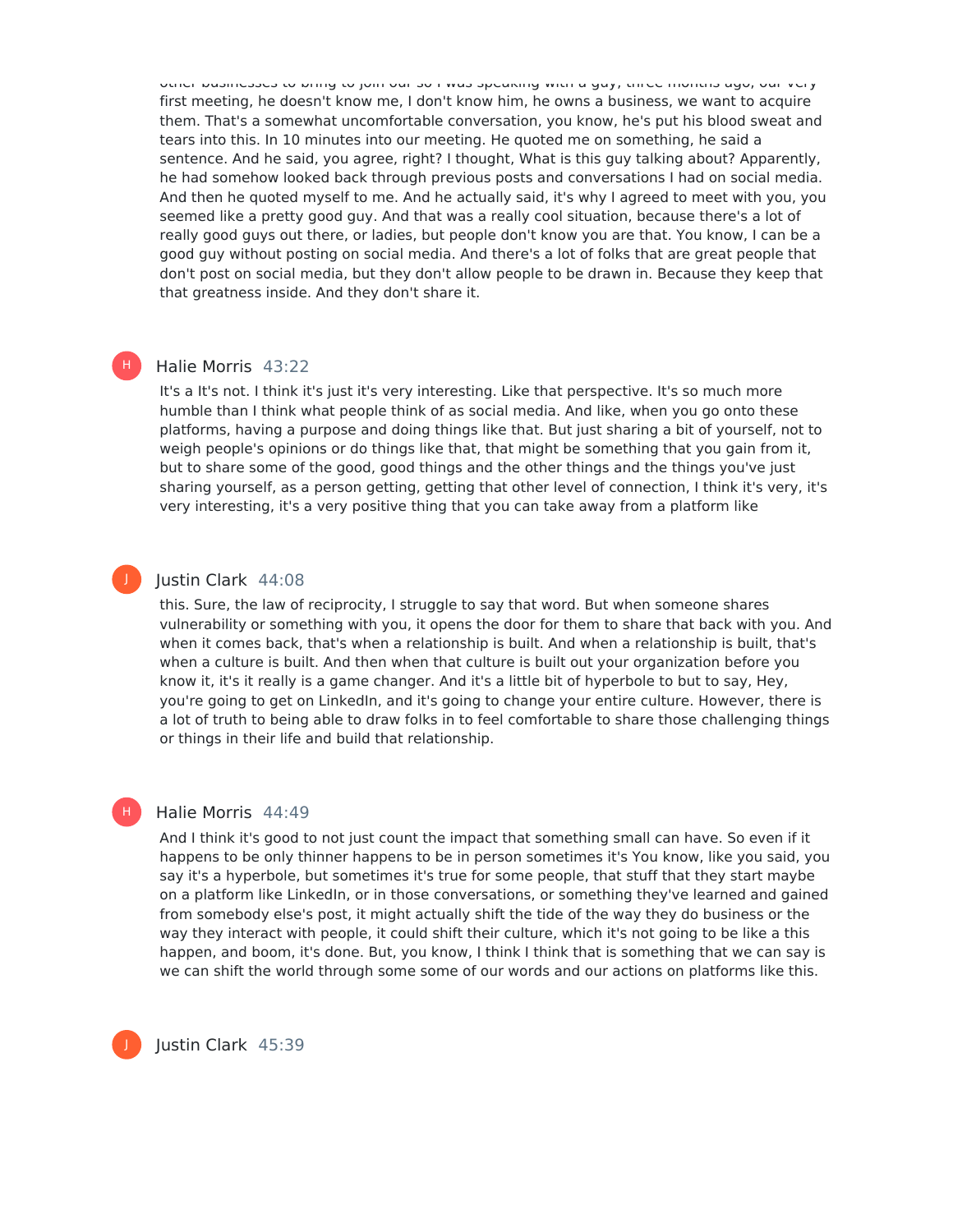Yeah, I have a, there's a motivational speaker, author that says his name's Jonathan, darling, micro moments, massive impact. So so often, there's these little teeny moments that would happen in life. And they can have a massive impact in someone's life. And to think of LinkedIn, or any social media being that platform where you're allowed to put those micro moments out there. You know, you don't know the impact that they're having. And that's where the vanity metrics make it tough for folks. There's a there's a CEO here locally smart guy smarter than I am. He's tried the LinkedIn thing. He says he didn't get anything out of it. Well, his heart when he went into it was how quickly could he get something out of this? He didn't go into it thinking, What can I give? And how can I serve others? And what will that look like? The book by Bob Berg, the Go Giver, if folks on this haven't read it, please do. But it's, it parallels the go getter mentality in business. So the go getter is the person that pushes he steps on whoever he's a go getter, He'll do whatever it takes to get the job done. The Go Giver, is someone that gives information they give their talents, they give what they do. And they get to a point where when you can start giving that to a larger group of people, that impact is huge. And then the financial that comes with it is even bigger. So if you can go into the LinkedIn, and you know, if you're a floor care specialist, and that's what you do, you do floors, floors are hard. And people need your expertise. You know, and if you can share, hey, here's this bad time I this, I did this, this is how it went awful. But here's how we fixed it. People are going to relate to that. And you might think, man, all I do is floors, well all you do is floors is something I can't do. I can't do floors, I've tried, I know how to do them, I can I can run a machine, but they never look the way that like those experts do. So if you're in this janitorial space, there's never been a more important time to share how you keep a building clean, how you keep people safe, how you connect. With our space, businesses aren't open, or legitimately shut down. And now this LinkedIn tool that we've spoke about, it's a chance for you to take your expertise. It's not what can I get out of this, what you get, well, that will just come to you. It's almost like I'm going to work really hard, I'm gonna do all these things. And before you know, I make a lot of money. My goal was to make all this money, but my goal is to have this impact, the same thing will happen with LinkedIn. Things will

#### Halie Morris 48:20

H

come out of the right mindset and the right approach, you know, coming to bring value. Rather than find immediate gratification has a lot more long term benefits. And I'll admit, when I first had to create my LinkedIn profile, which was shortly before I had to do it for that class I ever was telling you about all the different connections, you can build, how you can get jobs through, do all these other things. And that's what I wanted to do with it. I just, I wanted to get something out of it. And I kind of hated the platform at first. I didn't like the stuff I was interacting with. I didn't like like interacting on it myself. And I couldn't I couldn't get joy. So I really was quiet on it didn't do much with it for a long time and then started to get more active and I love to build up the profiles like I am that person I go and fill out every little detail and I get it. I don't know what it is. But I love doing that love having a fully created profile. So I flipped mine up refreshed mine I change out my cover image all the time. Things like that. And then I started engaging. I start connecting with people I bring on to the podcast and another show I do. And I start to get to know who they were through LinkedIn and things that they're passionate about. And it's become a lot more wholesome of a platform, a lot more positive, a lot more information sharing a lot more informative, and just more enjoyable to be around. And it Not that the platform has changed a crazy amount, it's me that's changed when I come onto that platform. And so I think the guy just needs to come back and take a different approach. And he'd find probably the same thing I did that it can be a really cool place to be.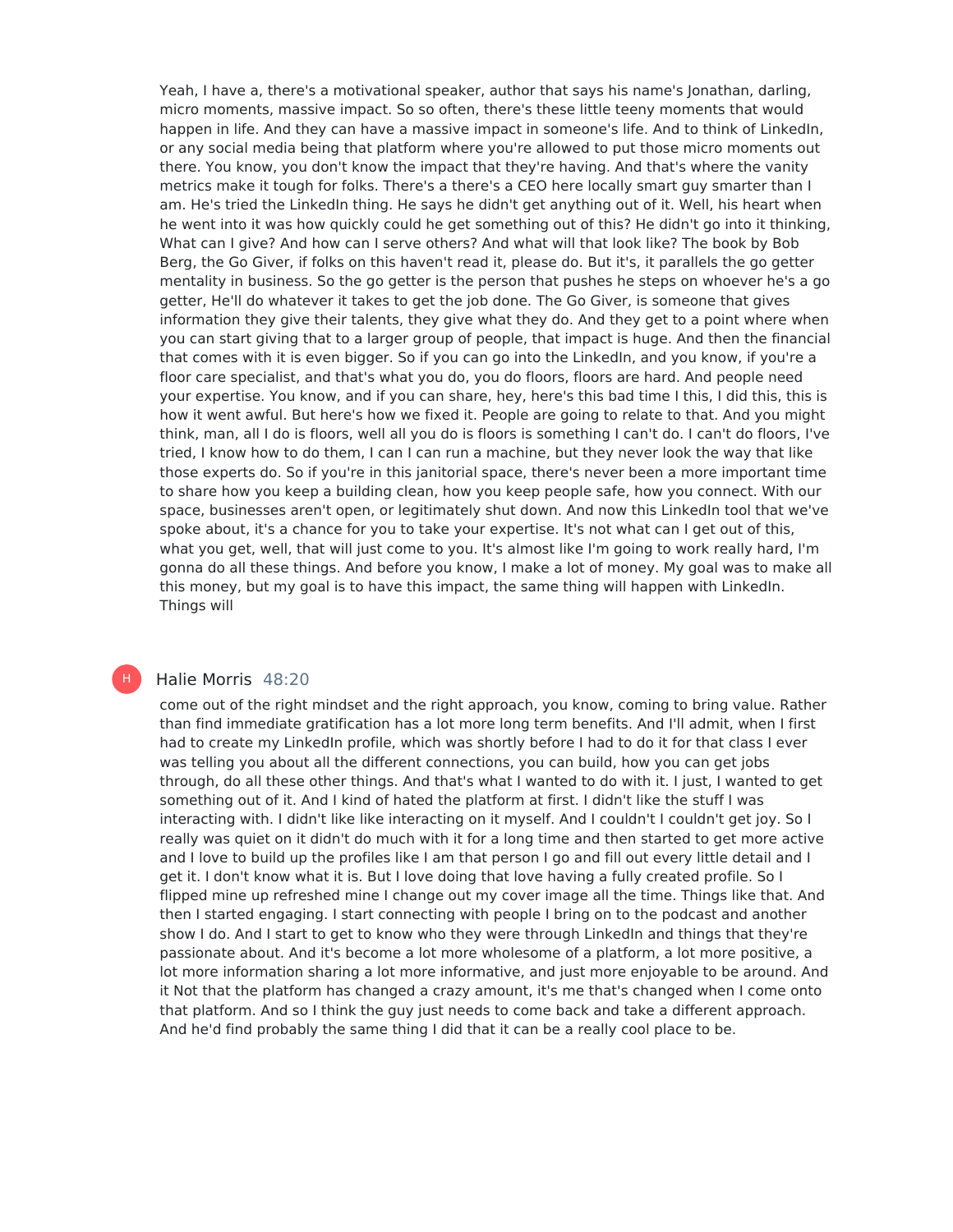

H)

#### Justin Clark 50:17

That's our whole mind, our perspective on life is, is that's very true in many situations. So you know, we're in this the United States, which I still believe is the number one place I would ever love to live. I'm proud to be here. I'm thankful for everyone that allows us to have this world of freedom. But if you watch the news in that perspective, I mean, we're, this is really bad. This is not a great situation. So you're going into LinkedIn thinking this is bad. And not it's not a great situation, it's gonna be the same. So proud of you for changing your mindset. That's, that's really cool.

#### Halie Morris 50:50

Yeah, well, I used to kind of it was all it was a lot more focused on vanity metrics, which is, I think, how Istarted a lot of social media platforms. And it was how can I get interactions? How can I attract recruiters? How can I build connections with people in my industry that can teach me stuff. And it was a lot about me focused. And there was so many, like, everything was goal oriented, I want to do something with this exact action. And I needed it to lead to this. And it was just, it wasn't fun. And I'm like, I have no idea what this is gonna do. But it's fun, like I don't post or a lot of it. Again, I just like to engage, or just peruse and see what's going on. I messaged people a lot on that platform.





J

#### Halie Morris 51:37

it's a lot more enjoyable. And it's not like anything crazy has changed on the platform side. But I'm sure there's more people on it. than the first time I joined, it's me, I changed, I changed my mindset. I didn't do anything crazy.

## Justin Clark 51:52

So now on the business side of it, so we've been talking about warm and fuzzy, you know, do this for others, and you know what you're gonna get out of it and changing your mindset. But there really are some tangible, concrete ways it builds your business. And the first is if I think you said you might have a marketing background, but there's the term, the law of familiarity. If somebody sees something more often, it doesn't have to be better or different. If they just see it more often they think it is better than something they haven't seen as often. So if you'll follow this mindset, Imagine you're sitting in a coffee shop, and you go every single day. And you see someone that sits across from you. Every week you see this person, but you've never spoke to him. So it's it's been three weeks, you've seen them at the coffee shop, you've nodded, never said one word. You'd get up and go to the bathroom and feel more comfortable asking them hey, would you watch my computer than a stranger you've never met before. And the only part of them that's better is they're more familiar to you. It's the exact same with your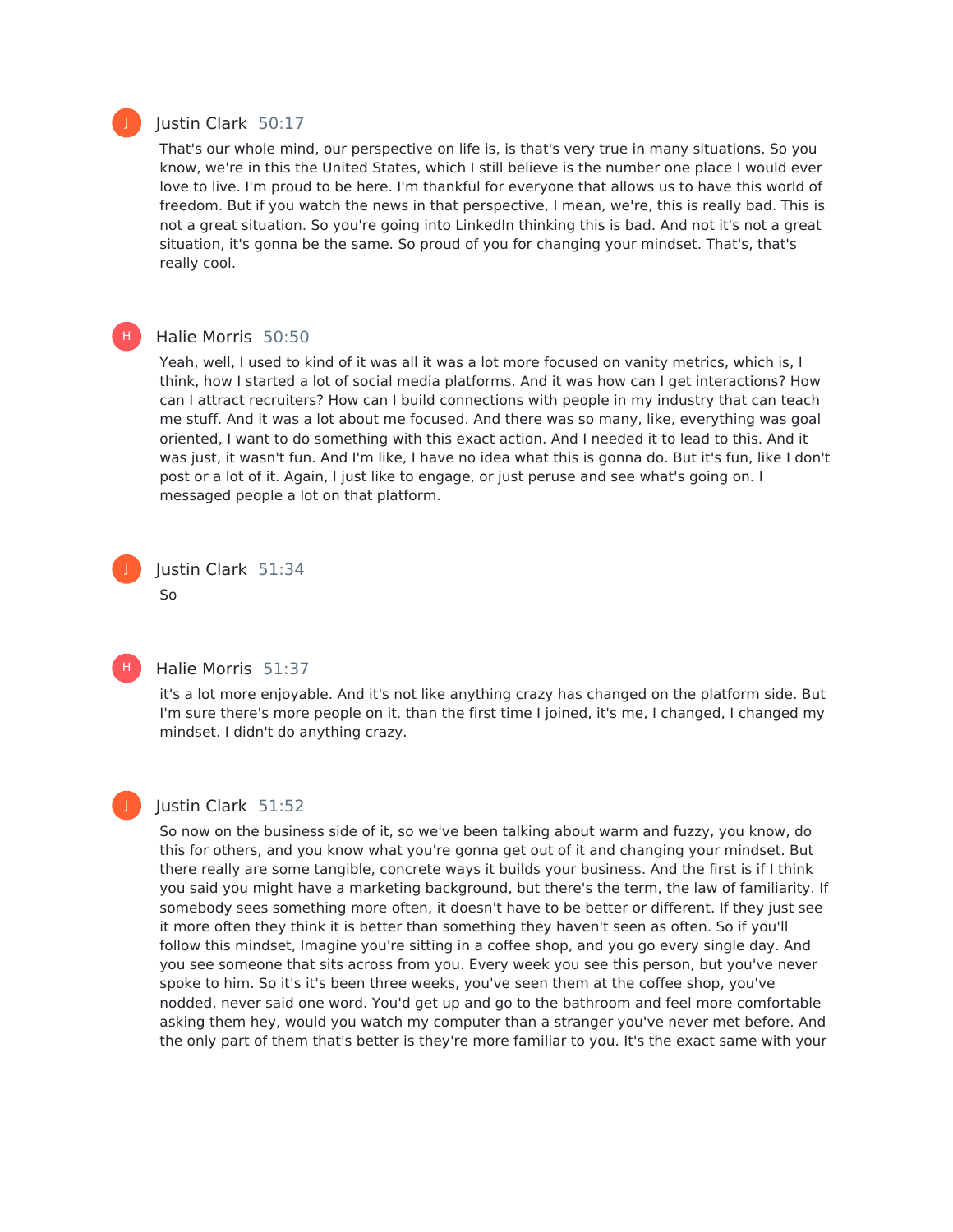business. At minimum. If at minimum, you don't buy into my 9010 90, give 10 Take. If you're 100 Take and you just share about your business. And anyone sees it at any regular cadence. When they're ready to make a decision. They're going to think your business is better than someone else's because they're more familiar with it. I always wondered when I'd go to a movie at Christmas. And I'd be sitting there in the sitting waiting for the previews are going and here's Coca Cola, paying all this money to have a Coca Cola ad at the movie. And I thought to myself, everyone knows what Coca Cola is like, why are they doing this. But the reason they're doing it is because they know if I see Coca Cola more often than I see Pepsi. My familiarity with Coca Cola is going to be higher. And if I'm in a decision, there's a much higher chance of be purchasing the Coca Cola. Don't hate me Pepsi Francis, go either way. But it's the same with your business. So LinkedIn is a tool that you don't have to pay for, that you can share about what you're doing. You can control the message, you can control the narrative pack, you can even have people in your company comment on it what you want them to comment. And you can control the messaging if you choose to. It's just about stepping up and making a choice to do it. I'm Haley I don't have an issue with the plan that you had. You came in with a plan you wanted to have all these goals. I think it's fine if you want to have goals with LinkedIn. However, it's where it gets challenging is when your joy and happiness goes down. If those goals are not being met you ideally you're going to keep the same joy and happiness whether the goals are met either way.

### Halie Morris 54:49

H)

J

But yeah, and that was his I came on just to do those and then when it didn't happen like I thought it was gonna be I was like, Oh, well this is pointless. I didn't enjoy it. And I am a very photographic person, which is funny because I also write a lot. So I just wasn't engaging, but from the business side, coming back around to that, there is also business profiles business pages. So talk to me a little bit about what you suggest when it comes to setting up like that kind of profile and page. Because obviously, if people are looking you up, this is another thing that it's it's likely to pop up at some point, right?

#### Justin Clark 55:36

Yeah. So I guess there's a couple different perspectives, there's the perspective that if you're going to have a business page, it needs to look like you know, what you're doing, in the sense that it's professional looking. It's many times a business page will will post more business like messaging, you know, they would post a post that had Christmas trees that said, Happy Holidays from our company. You know, that's not necessarily content that's engaging. However, it is a page that if someone did look you up and look like, oh, they have a marketing team, they have a marketing company, they have something involved, that makes them a professional business, we have a business page that if you look at the content, it doesn't have a whole lot of engagement. It's not meant to draw people in as much as it's meant to show that we are a business that's been around 72 years that knows what we're doing. And we want to almost prove that we're an expert, whereas my personal page is not about proving I'm an expert, as much as it's proving, I'm a real person, who cares about people who does a lot of things really well, but also thinks about other things. So, to me, they're a completely different kind of a goal set. Okay, um,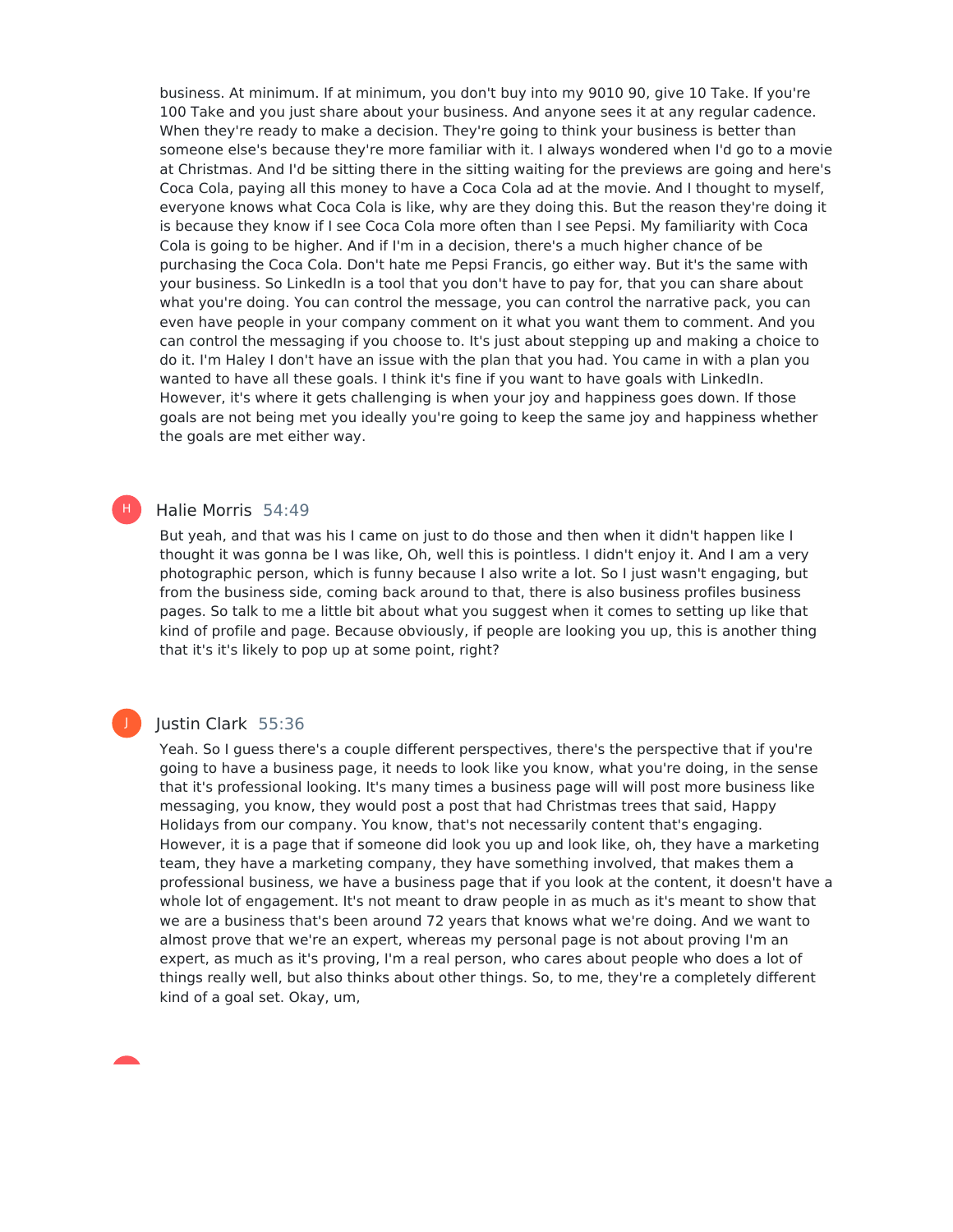

J

H)

#### Halie Morris 56:53

so I guess, coming coming into this, what are the Hey, when we've touched that we touched on so much, but I still feel like, we might get those business owners who they're trying to grow. And they just say, I don't have time, things like that, or they create the profile, and then they just kind of leave it set. They don't interact by posting or creating content or doing anything like that. What are what are your big reasons why a business wants to at least create some content to engage, you know, they want create this profile, and they want to do something with that business page.

#### Justin Clark 57:34

So you said that these businesses want to grow? So my first question would be, what are they doing currently to grow? So what are they currently doing to not just grow their customer base? But how are they growing? Their desire to be better as an organization? Like who are the folks around them that are helping them grow? More often than not? When you ask that question, the answer is a pretty small group. There's a couple advisors, there's a few people around that give them suggestions on a book or a consultant. So now, my first question is, you know, if you could wake up tomorrow, and be surrounded by really, really smart people, and have an opportunity to pick the brains for no money? Would you want to do it? You ask it that way? They're like, Sure, well, how would I do, it would just be about initially, like you said, setting up your profile, you might choose, I'm going to start to post one day, a week, one day a week. And with the understanding that this is a process to learn and to get better. And you'll start posting one day a week, and it might at first be like a cadence, you might not enjoy it, you might not have the passion Haley has now you might have to come back a year from now after you quit, don't like it. But you have to start in some spot if you're really wanting to grow around your business. Right.

#### Halie Morris 59:04

Um, ya know that. That is, I think probably the biggest thing I've heard from people is that they don't have time. Or like the big Look, why would I get on there? Like, you know, they can't understand it. So I did kind of want to come back to that, especially when we're talking about

#### Justin Clark 59:20

so how are they growing? How are they getting talent currently? How are they prospecting? Every business, whether you're in sales or not, you need new customers. And so how are you getting those customers? And is there a process you have? Then also, do you believe in social media? Do you believe social media is going away? If you'll acknowledge that social media is here to stay, if you'll acknowledge that you need new customers, you need new talent, or you be interested in finding out if it's out there. Then at that point, it's Hey, I might not completely get this, but maybe I should try this. That's what got me into As 2019, I have never posted on LinkedIn until 2019. And there's a guy out of New York City named Gary Vaynerchuk. He has a huge social media following on all of the platforms. But in 2019, he posted about LinkedIn, and said, Instagram, started charging Facebook and started to charge, LinkedIn is still completely free. And if you are in business and you are not using it, you are just absolutely losing. So he gave a talk probably like the one I'm giving that was much more eloquent, easier to understand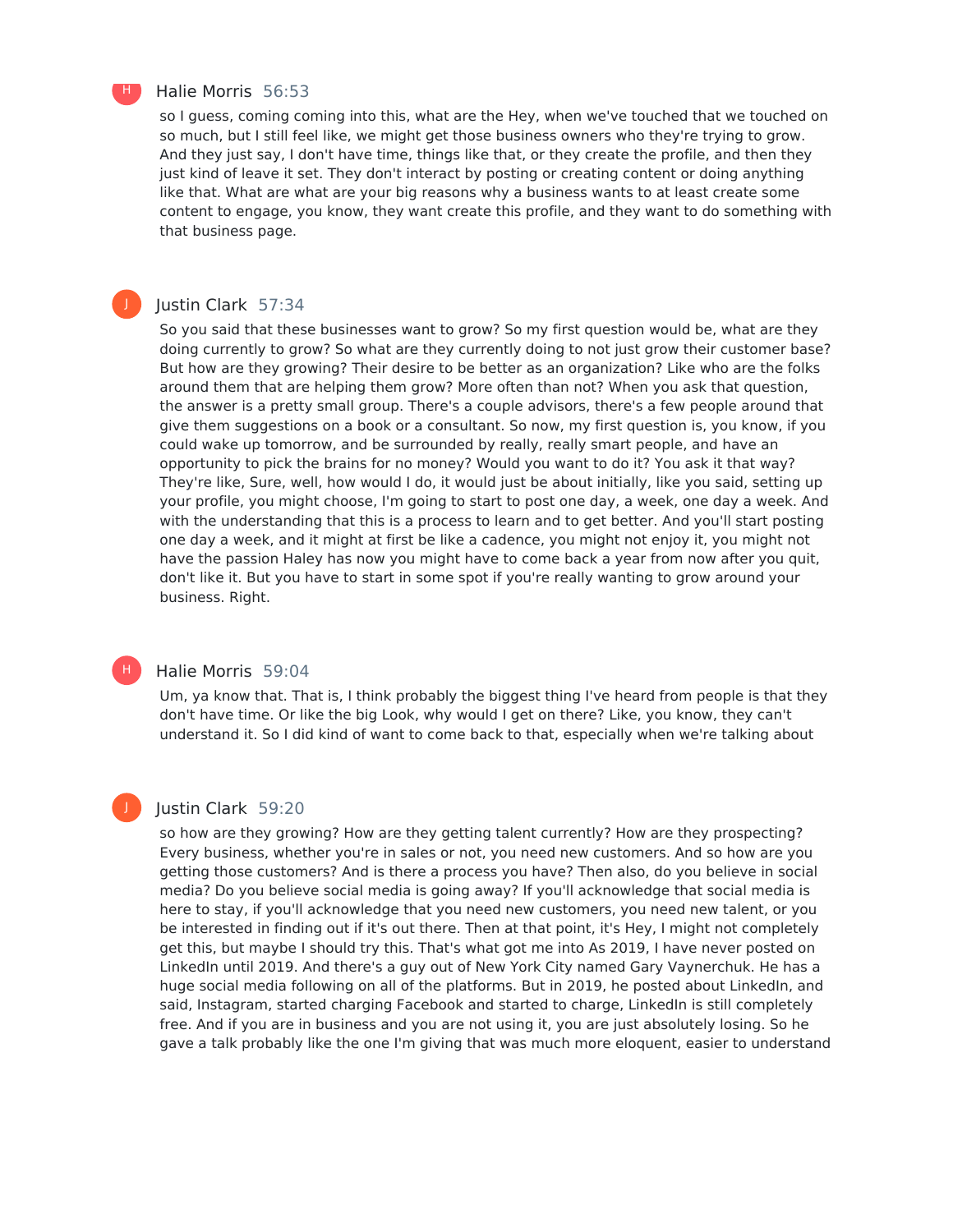for you to grasp. But I listened to him. And I thought, I'm just gonna try it. So I committed in 2019, December of 2019. Because I'm a bit of a contrarian, I'm not big on New Year's resolutions. So I didn't want to wait till January 1 started. So I started December 1, and I did 30 days in a row, I posted once a day for 30 days. And I just made the commitment with social media is not going away. This is free. And there's a really smart person saying I should try it. And fortunately, in those 30 days, I was able to connect with some interesting folks. And from there, I've just grown to get to speak with folks like, you know, I was I was invited to the ISS a to sit on the panel to start the show 100% Because of LinkedIn, I received a message from their executive director that said, I followed you on LinkedIn for a while, would you mind being one of our experts that looked to open the show? And I kind of had a little half smile thinking expert, you know, there's probably people out here that are more expertise than I have, you know, because we all have this thought of are, are we actually good enough. But because of LinkedIn, allowed me that opportunity allowed me the opportunity to speak with you here. So Nike was right, just do it. Right.

#### Halie Morris 1:01:48

H)

All right, well, coming back. You've been pretty successful with it. Obviously, you've gotten some pretty cool things have happened because of your presence on LinkedIn, and whatever your engagement numbers and other things like you built valuable connections and experiences due to just being able to be active on the platform and being genuine. So how has that impacted your job at Kelsen? How have you use what you're doing there to translate it into the business?

#### Justin Clark 1:02:23

Well, it's a bunch of different processes. So one that comes to mind. So we have a finance person or Vice President of Finance. And she's never First off, she doesn't like LinkedIn, because she said it's only salespeople trying to sell her widget very well can be and that isn't annoying piece of it. So So I agree with her. But we were having issues with one of with one of our suppliers, they were wanting to take us up at 20% increase last year. And so I went on LinkedIn and said, Hey, my network, we use these folks, we love them. But we're going up this much. Can anyone make suggestions of their competitors that we can evaluate? Well, not only did I get 10 of their competitors, recommendations, but I had the VP of that company reach out to me directly and say, Hey, we see you're about to leave us based on this increase, is there anything we could do to keep you then not taking it from a 20% increase to a 3% increase? And we signed on for the rest of the year? Oh, and it was purely because of just putting a note out there. And what I did was I asked for help. I didn't say I'm an expert on this. I said we use this software. They're going up any suggestions. And so that was really cool. You know, I've mentioned earlier, we've got this new new lady that's going to be joining us, which was 100% relationship based on LinkedIn. I got a message just last week with Vice President of HR that said, Hey, I'm not sure if you remember me, but I followed you on LinkedIn for a while I just got to a new company. And we need some of these products. Can you send someone out so I was able to send out a salesperson we went picked up the account. And it was all three of those opportunities for our business came just from a personal LinkedIn account. And then on the flip side, you know, you started off and you gave me all these kudos at the beginning as far as having this great following. And if you compare me to other social media folks on LinkedIn, I mean, I've got 2% of the following as the as the big wigs as the people that really know what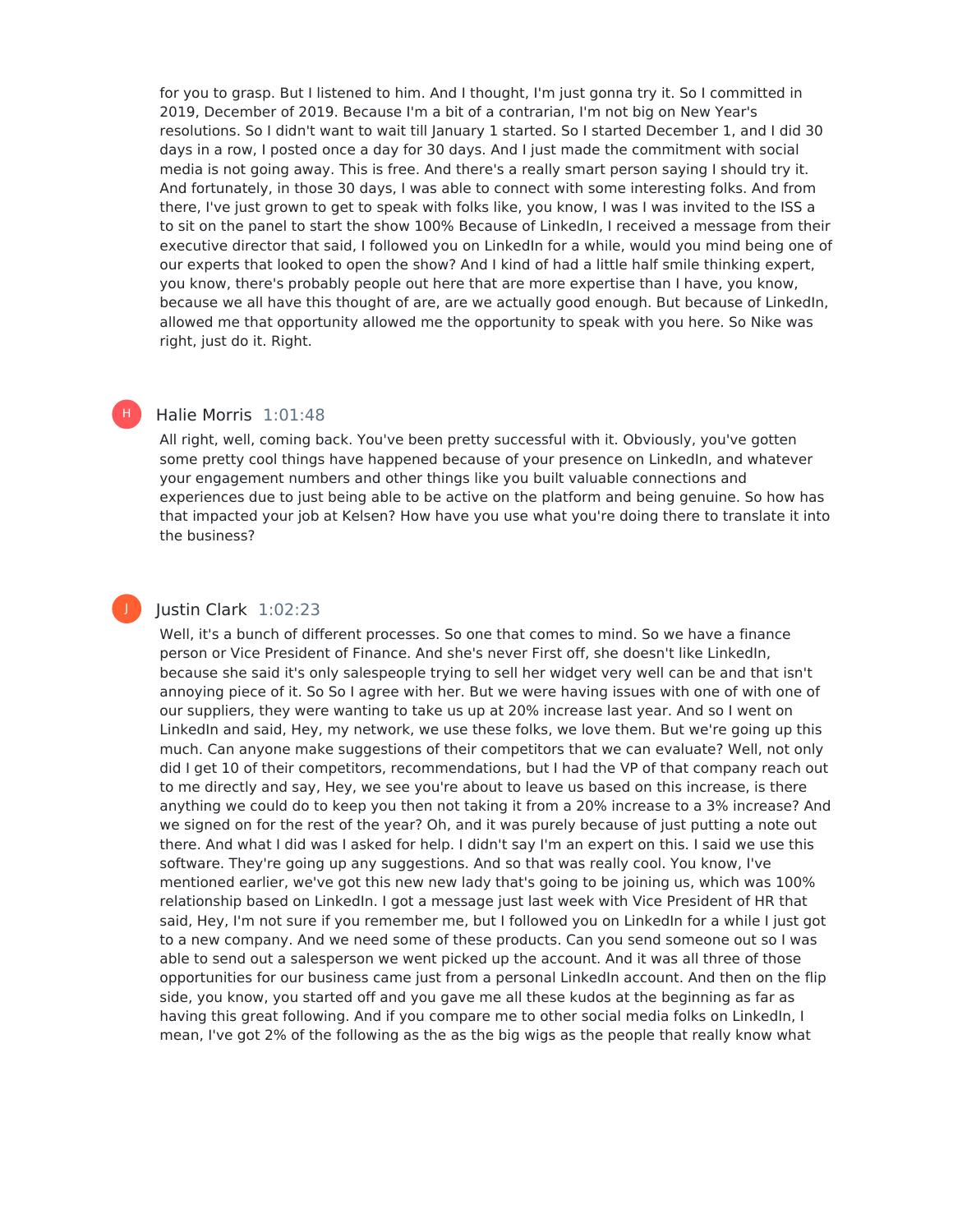they're doing. But that's why it's so important for this podcast because this our janitorial world is completely wide open. I'm inviting people to come in and make this a lot bigger pot, because it's easy to get some some pretty good X success quickly because there's not very many people doing

#### Halie Morris 1:04:49 H)

it too. I'm I'm very curious about those people who have all of these following and all of these connections and the amount of those people Have a good amount of engagement from a majority, right? Because what I see when I think of yours, and again, I don't look at the numbers, I've actually stopped looking at like these numbers A while ago on my platforms. And I look at how people are engaging in connectivity. And what movements are happening, you know, to kind of tell it around yours. The reason I imagine you as this big LinkedIn Guru is, you've got great engagement, people enjoy connecting to you, and around you, they're their ripples, and there's movement happening. And it's a place that people want to gather, they want to see what Justin's up to. So I definitely see you as like somebody to kind of look up to even outside of the the janitorial space, just because you have, you've brought so much of yourself, and it's somebody that people kind of want to be around.

#### Justin Clark 1:05:56

J

H

That's a really nice thing to hear. So I appreciate you saying it. But it really it comes back to I believe we're on this planet to connect with other people. And that's extroverts, introverts. Every the introvert that gets the life sucked out of and being at a party, I can, my wife's the same way. So I can relate to you. But there's still a connection that you're putting on this planet for that for you to be able to hear or learn or understand from someone else. And for them to be able to do that with you. And so, when you post something on LinkedIn, you know, you said I get good engagement. It's typically because I just talk back to them. You know, if they say something, or they ask a question, I respond. And I don't respond, because I have to for a metric I respond because they're human, that took the time to do something. Now, there is only one time on LinkedIn, when when it gets a little crazy, as far as amount of time it takes, if you're fortunate enough to have a post that you put out there, that gets a ton of engagement. And you know, you hear about videos going viral, when you can go viral on LinkedIn as well. And to where you could wake up and have 100 people that have commented on your, on your, the posts that you put, and that is a little overwhelming. But then if you go back those still to the point that but these are just humans that are the same way trying to connect to other folks, and they need this connection. 2019 is taken connection from us. And this is just an easy way to be able to give that back. I understand it's in text format. But LinkedIn now allows you to send videos, it allows you send audio messages, there's a lot of things you can do to create that connection. That's more than just text format. Now, I think that

#### Halie Morris 1:07:51

it is, it's cool. Like I think about as you're talking, I think about my experiences, and I think about the way the things I've seen happen in the interactions I've seen happening and from your perspective. I don't know, it's it's really cool to see, especially for somebody who wants to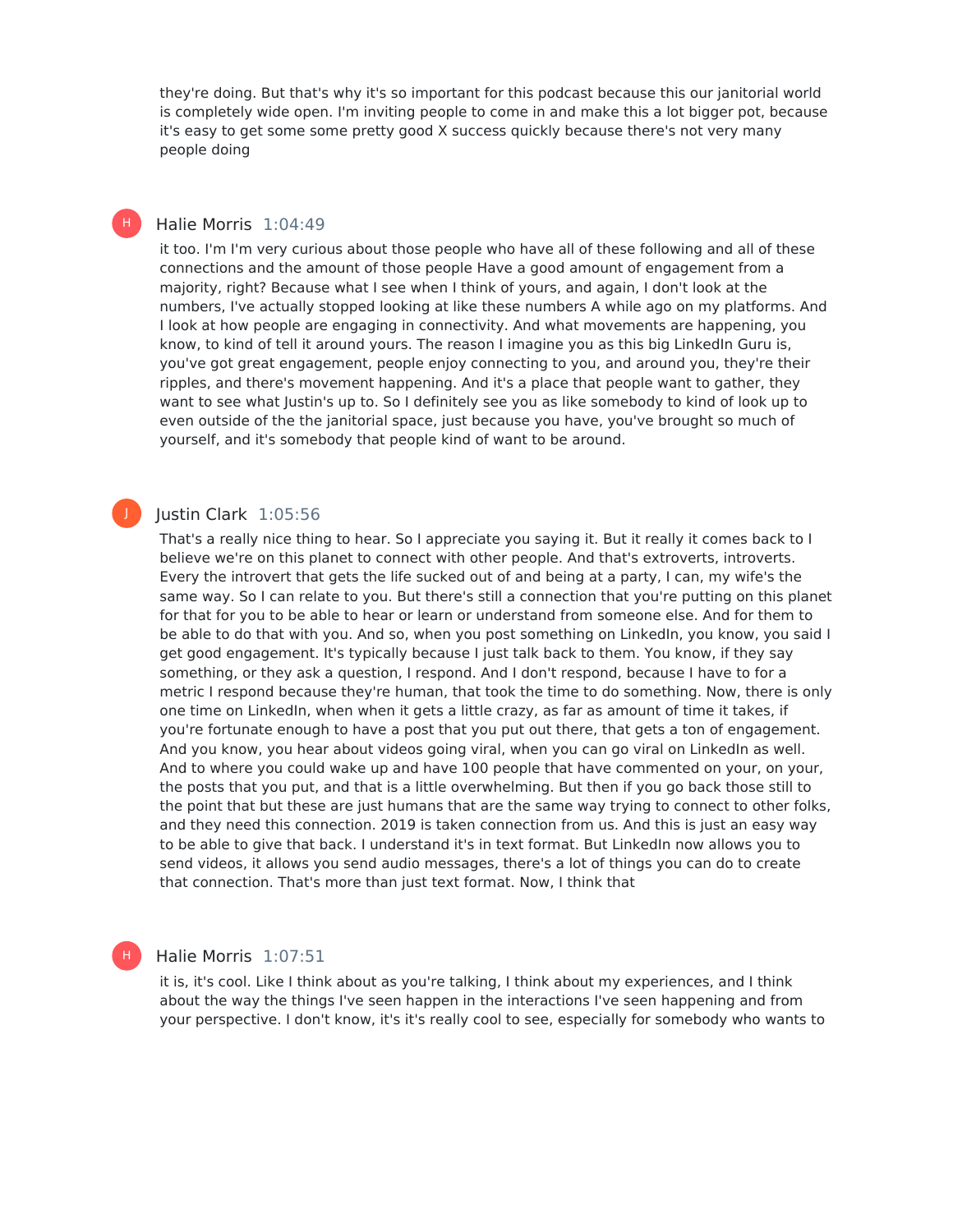do more and engage more, and it's kind of earlier on, in figuring out what my process is gonna look at look like, you know, so

#### Iustin Clark 1:08:26

J

H |

the janitorial world needs us. It needs you alien needs. It needs folks that will be vulnerable or confident or whatever way you want to look at it enough to share your experiences. And I imagine anyone that's listening can think of one time in their life. Someone shared an experience, whether that's on social media or in person, and it resonated with you and impacted you in some way that caused you to act to cause you to change careers that caught it encouraged you when you were down. And our industry needs it. We need each other. And if this is just one other way to connect, I'm not suggesting you go on LinkedIn, and you no longer make phone calls. Or we're not eliminating all other aspects of communication. We're continuing with the traditional aspects of communication, just with this with a slightly additional piece that lets you be your true self. And see what that does for the relationships around you. And connections with people you never would have expected. No,

#### Halie Morris 1:09:37

I like that. I like that a lot. All right, as we kind of I think we can probably start to wrap up. But I had a question for you. I work with a sales team and obviously your VP of sales and we mentioned or you mentioned before, the people that sell to you through LinkedIn and things like that. Um, I saw actually She posts on LinkedIn, it was probably a couple months back now, but it made me giggle a little bit, and it just stuck with me. And ultimately was talking about those people that connect to you. And, or even before they connect you, they drop into your DMS and they've got a multi paragraph sales pitch that they give you right off the bat. And this is kind of where people this is that almost OG impression of LinkedIn that people have, when they first joined or before they joined. They call it pitch left. Yeah, I don't know if they were the ones to originate the saying or if they heard it from somebody else. But it made me giggle a little bit. I did. I think that was a really funny slight saying. So pitch like what are your thoughts on a when you're when you're trying to open up? If you do want to open up, you look at somebody's profile, and you genuinely think that your product or service could benefit them? Or you're trying to grow your business? What are your thoughts on approaching that on trying to maybe avoid pitch slapping somebody?

#### Justin Clark 1:11:11

Yeah, I was pitched flat today. So I get so busy with my role I get, you know, sales calls, constantly, I try to be respectful because I appreciate the grind, but being pitch slapped. It's not a great experience. And so what to do instead of pitch slapping? That's the question you're asking Correct? How do you grow your sales without being a pitch? lapper? Yes. All right. So if you connect with someone on LinkedIn, and you would like to sell them something, my suggestion, do everything in your body, to fight sending them a message about your product, like anything you can do to not send them a message about your product. Certainly don't ask him for 15 minutes, or send them a Calendly invite, all three of those things are very, you're just a random number. There's, there's nothing about you that's going to stand out as the seller. Now, if this person that you would like to purchase your products has has done any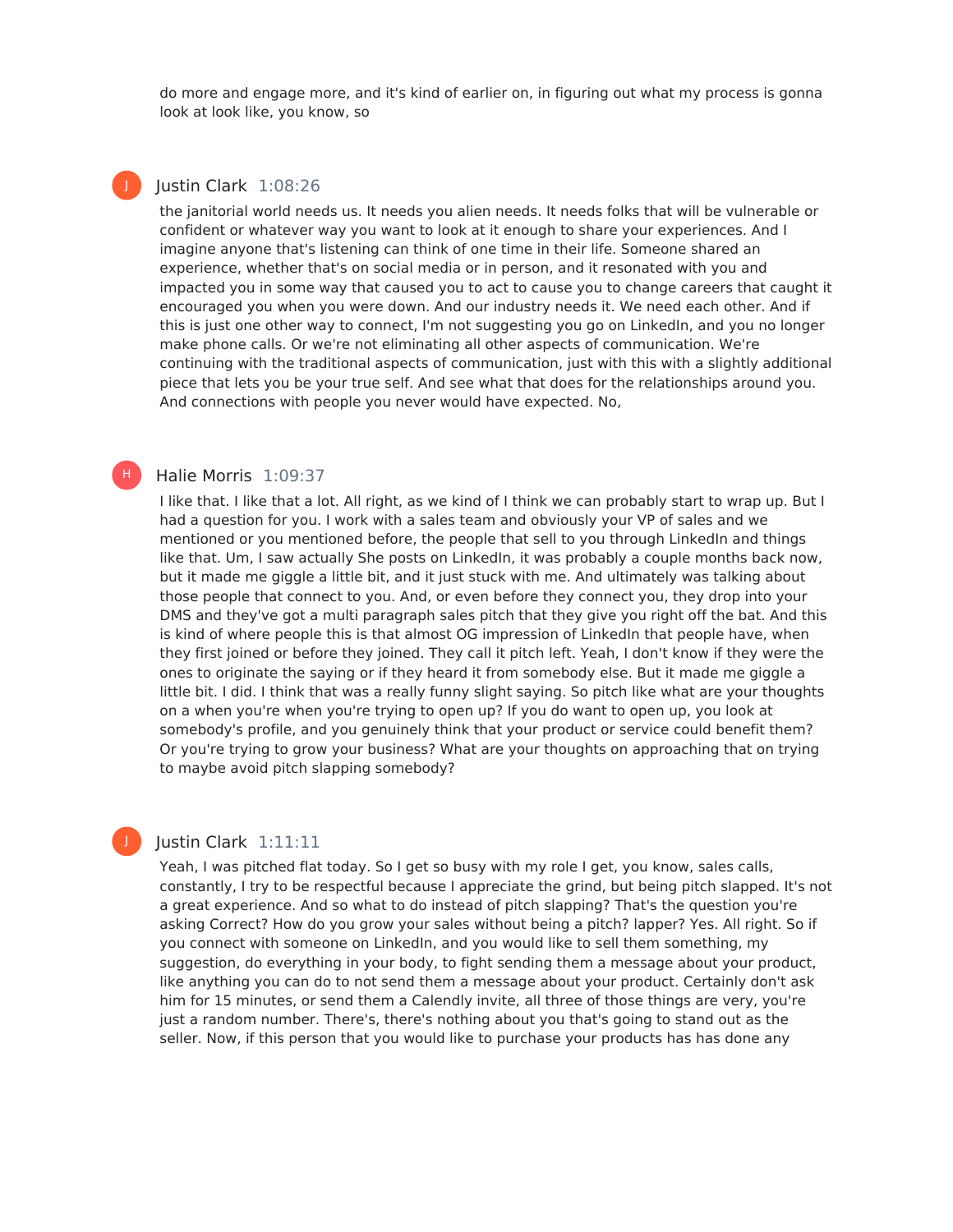posts, or if they've done any engagement. So let's say they haven't posts, but they put comments, you can go to their page and see all of their activity. And my suggestion is to start commenting on their comments. Not in a weird way. But in a good point. They said something you thought was interesting. And you say That's interesting. And you don't do 10 of them a day one. But over the next week, he make little comments because none of that law, we talked about Coca Cola, that law of familiarity, then at some point when you do decide to call them on the phone. So once again, we're not pitch slapping them, but you call them on the phone. And you say Haley, we connected on LinkedIn a couple weeks ago, I've actually saw some of your posts good stuff. And my company has something I thought might help you, the last thing I want to do is just send you a pitch might call me back. Because that law of familiarity will sync one they valued my time did not just send me a pitch to I've seen them multiple times. So if anyone is listening to this podcast, and you'd like me to call you back as a potential vendor, that is the way you would gain my attention. And in just let them get to know you because then the other thing is when you're connected, you're going to start showing up on their feed. And so then at that point, Halie, you might actually message them on their feed something and you now you're engaging with them before they've pitched you. And now that salesperson is an excellent spot to have a true human conversation with you and not be viewed purely as, here's the salesperson, I don't know. Get me out here. Well, I

#### Halie Morris 1:13:59

H)

J

H

I, I like that approach. I come from the marketing side. And so one of our biggest, I think pet peeves is like sometimes the overly direct selling be like before I even have a conversation and it is that pitch slap and it can happen in multiple ways. But also, you know, we I'm gonna close with our sales team. I love our sales team. So they're working hard to spread the word. So it was a very curious question for me coming off of, you know, that posts I saw, but also knowing that they want to utilize the platform, they just want to do it in the right way. Right. So

#### Justin Clark 1:14:42

the challenge is, what is it that one? When something messes up the whole bunch? What is that that saying? One bad banana messes up the whole bunch or something like that. It's true for LinkedIn because there are companies out there that you can pay and they will automate your first message So you can pay a company to go find my ideal customer profiles, they'll go find you, here's 2000 people, and not automate, add 2000 people to be connections. And then the moment you say yes, it automatically sends you the message. And so this might not be the large population of people that are doing it, but they do it in such volumes, that pitch slapping is became very frustrating. And if you're just a traditional person that's not using an autonomous robot to help you with your LinkedIn, you're going to seem like one of them. So if you instantly send a message, it's going to seem like it's not personal, like it was done by a robot in that you're no different than the hundreds of other messages they're receiving about some form of product.

#### Halie Morris 1:15:48

Right? Yeah, I had some I've had a lot of pitch sloppy messages. And my favorite was a recruiting one. That was for some, I can't remember what job it was, it's something I definitely do not have the skill set for that nowhere on my profile do I have that skill set for but there was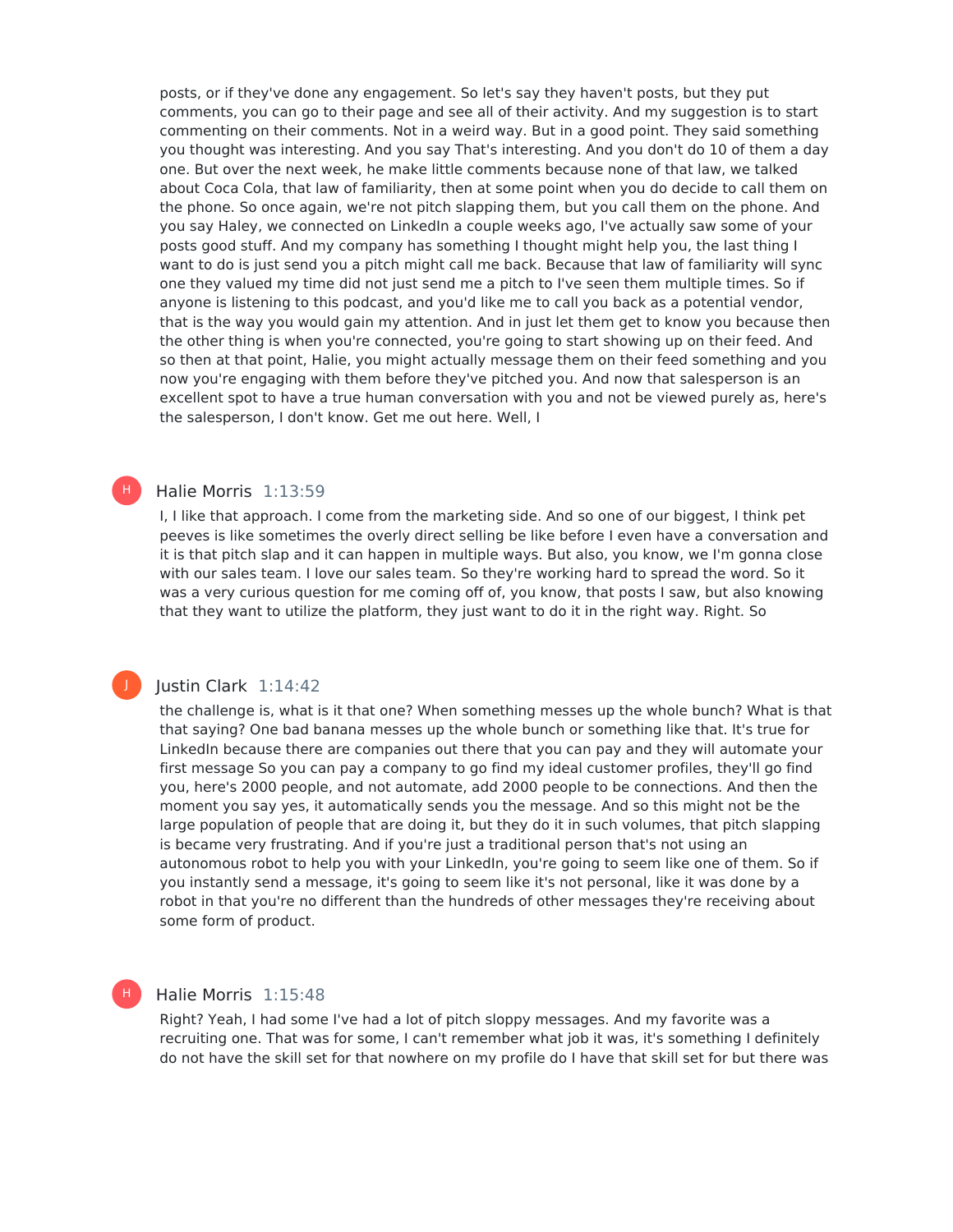probably a word, somewhere on my profile that they had selected in their, their automation software, and I got their message. It leaves like that bad aftertaste, like you want to connect with people. And this is a platform of connecting. So when there's in genuine interactions like that, it puts people off a little bit, but

do not have the skill set for that nowhere on my profile do I have that skill set for but there was

### Justin Clark 1:16:32

J

J

I just respectfully reply, and I say I am sorry, I don't respond to automated messages, I wish you the best. And then they oftentimes come back and try and like save it or whatever else. But at that point, I've kind of moved on a little so I think I'm a little harsh, or is that what you're gonna call this episode? Don't get pitch slapped.

#### Halie Morris 1:16:52 H |

I've said shit may maybe get people's attention with that title. No, that was just one of the things I can't it's probably one of my favorite sayings slash words now, up there with Pomplamoose. Like, I don't know why those those phrases bring me such joy. But it is it is a thing for people though, when you know, you're a salesperson and you want to sell or you're a person who wants to interact, bringing a little light to that type of interaction and highlighting, in particular, because it has given LinkedIn in the past that bad reputation. So

#### Justin Clark 1:17:33

if I can help keep you from pitch slapping, like just one example. So imagine you're at a networking party. And the very first time someone turns around, you don't even get introduced. But they turn around and they have a name tag on this says Frank, would you ever go, Hey, Frank, I'm Justin, I'm with Cal San, and we save companies on this much money on janitorial supplies. And here's an example of a case study where we did this and we did this, you want to set up a meeting next time to talk next week? Thanks. No one would ever do it, you would never allow yourself to do something that uncomfortable, right? But because you get to hide behind a keyboard, and you get the power of a keyboard and the power of automation. It really puts you in a spot to where it really did that connection. That word we've talked so much about is pretty much inevitable, with that type of communication using the tool. But well, here's what you might do, though. Imagine we're at that party again. Frank turns around, and you'd say, Hey, Frank, nice to meet you. Having a good party. And then Frank would reply back. And then you might see Frank later, and he's bowling in the boulder strike. You're at this event, you say, Frank, great job, bonus strike. Well done. Before you know it, Frank knows who you are. You know, Frank is bold before. Then one time you see Frank out and you say, Hey, Frank, remember that time I ran into the bowling alley, just started with this other company? Would you mind if I told you about? He might say, Sure, come on. Because there's some level of connection there. That's what you're trying to create by going into their posts and comments, just little teeny pieces that you can eventually come back to, when you do push for that request to try and sell. So

I imagined to it's going to give you a better idea of where they stand before you even get to



Halie Morris 1:19:26